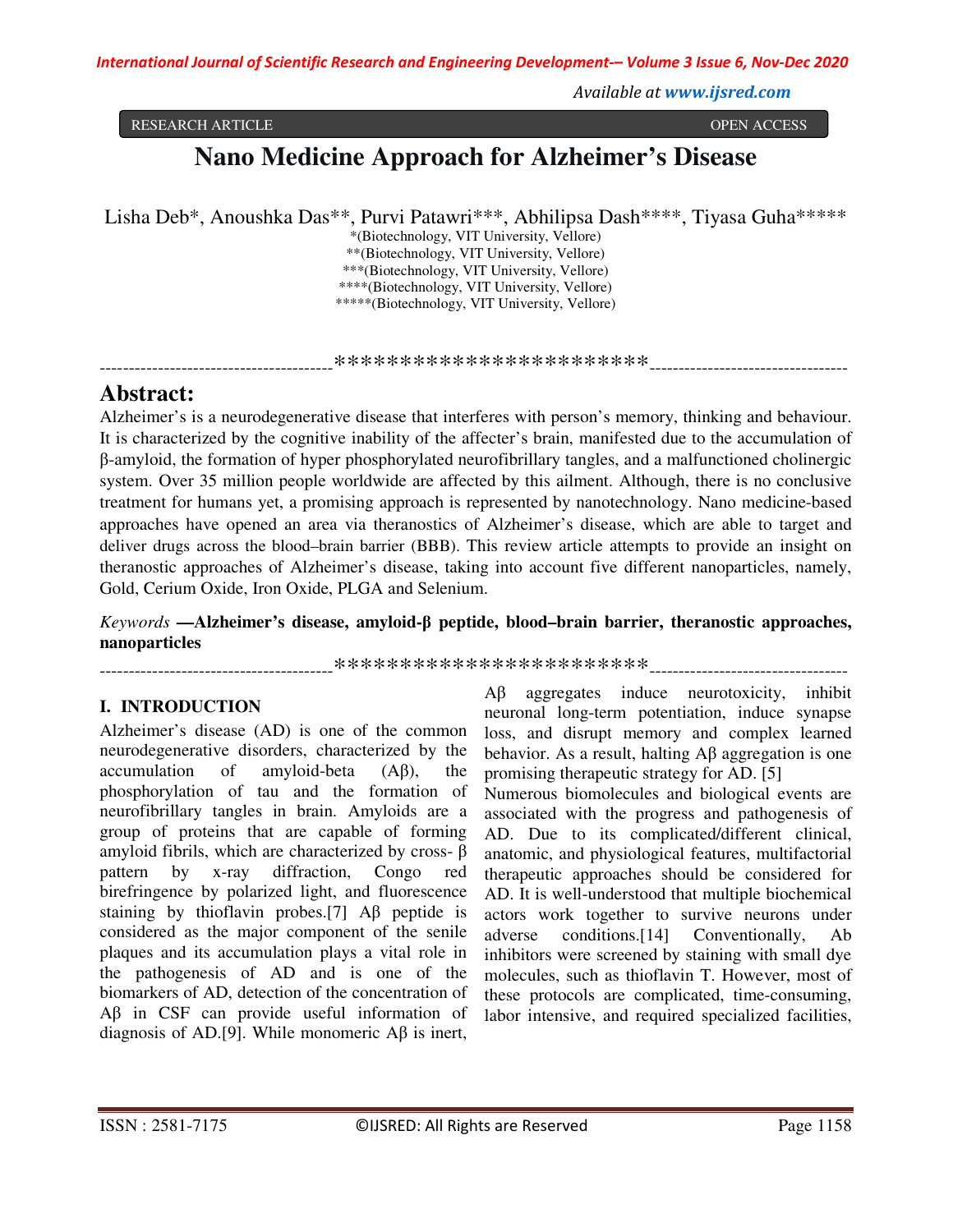especially for the purpose of large-scale, highthroughput screening. [8]

Metal ions promote Alzheimer's disease (AD) pathogenesis by accelerating amyloid-β (Aβ) aggregation and inducing formation of neurotoxic reactive oxygen species (ROS) such as hydrogen peroxide (H2O2). Although metal chelators can block these effects,[6] their therapeutic potential is marred by their inability to cross the blood-brain barrier (BBB) and by their non-specific interactions with metal ions necessary for normal cellular processes, which could result in adverse side effects. [6]

Metal nanoparticles have unique features that could contribute to the development of new therapies for these diseases. Nanoparticles have the capacity to carry several molecules of a drug; furthermore, their unique physico- chemical properties allow, for example, photothermal therapy to produce molecular surgery to destroy tumor cells and toxic structures.[13] Although new compounds are being developed for the treatment of disorders of the central nervous system, they are of limited use because of the presence of the blood brain barrier, a unique and highly selective fence that insulates the central nervous system from the other parts of the body, thus providing a stable environment for neuronal function. Currently, more than 98% of all small molecules and 100% of large-molecule pharmaceutics do not cross the blood brain barrier [13]. However, despite the protecting and isolating role of this barrier, the brain is not fully insulated; this organ needs essential nutrients and ions to maintain its integrity and to perform its functions. These basic nutrients are provided by endogenous influx mechanisms present on the capillaries that constitute the barrier. These Nanoparticles (NPs) have emerged as attractive therapeutic and diagnostic tools with applications in medical imaging, analytics, and drug delivery. [5] NPs can be synthesized from a wide range of materials including metals, polymers, and carbon-based molecules. Furthermore, the ease with which NP size, shape, and surface properties are controlled

render NPs an ideal tunable platform for therapeutic applications.[5]

While a wide array of small molecules and peptides can disrupt Aβ aggregation [29, 30], none have been as effective as NPs at substoichiometric ratios, thus increasing their potential for delivery of therapeutically effective concentrations to the brain. While NP diameter and surface chemistry impact the extent of inhibition, electric charge determines the ability to influence aggregate morphology. In particular, smaller, anionic NPs are superior inhibitors, halting aggregation at substoichiometric ratios as low as 1:2,000,000 with the protein.[5]

Among the growing body of potential therapeutic applications for NPs is their ability to modulate amyloid protein aggregation [15–19]. Inhibition of Aβ aggregation, specifically, has been reported for NPs ranging in size from <10 nm to several hundred nanometers and exhibiting diverse surface chemistries.[5]

#### **II.LITERATURE REVIEW**

#### **1. GOLD NANOPARTICLES**

Amyloid plaques, comprised of aggregated amyloid-β (Aβ) protein and found through- out the cerebral cortex , are a pathological hallmark of AD. While monomeric Aβ is inert, Aβ aggregates induce neurotoxicity , inhibit neuronal long-term potentiation ,induce synapse loss, and disrupt memory and complex learned behaviour . As a result, halting Aβ aggregation is one promising therapeutic strategy for AD. [5]

In an experiment conducted by Liao et al, the relationship between AuNPs and protein aggregation was studied. Aβ monomer was treated and preformed fibrils with various concentrations of bare AuNPs and characterized A β fibrillization kinetics, species distribution, and species morphology by thioflavin T (ThT) assay, dynamic light scattering (DLS), and transmission electron microscopy (TEM).[7] Bare AuNPs were found to inhibit A β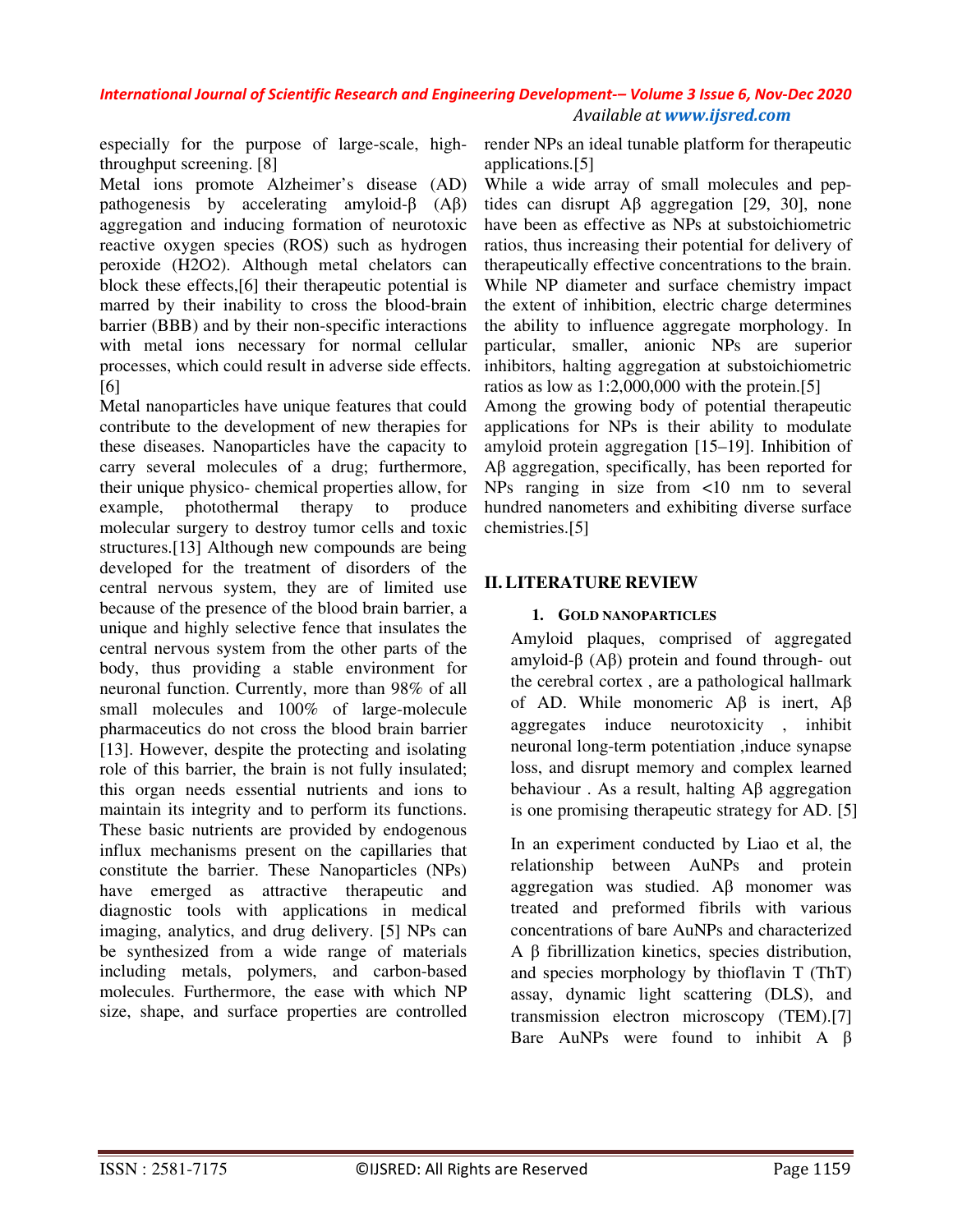fibrillization and redirect A β forming fragmented fibrils and spherical oligomers. Adding bare AuNPs to preformed fibrils resulted in smaller and ragged A β species and these AuNPs bound preferentially to  $A \beta$  fibrils but not amorphous aggregates. [7]The A β incubating with negatively charged AuNPs during A β fibrillization is less toxic and can be served as potential nanochaperones to inhibit and redirect A β fibrillization and leads to to potential applications for AD.[7]

AuNPs aggregation can be induced by interparticle crosslinking such as DNA hybridization, antibody-antigen interactions, or peptide bridging with two binding tags.

Light scattering is often used to characterize protein aggregation. The AuNPs-based light scattering technique has been recently developed for the sensitive detection of DNA hybridization.[8,2]The remarkable enhancement of light scattering indicates that DNA hybridization can induce functionalized AuNPs aggregation. With addition of Ab peptide, the intensity of RRS is greatly enhanced indicating that Ab peptide can induce AuNPs aggregation.[8,2]

Protein aggregates can be photothermally ablated from surfaces using short irradiation times. Combining the efficiency of dot-blot immunoassay and high affinity of biotin and streptavidin, AuNP based dot-blot immunoassay has been developed for detecting Ab1–42 in complex biological samples. Compared with the established Ab1–42 detection methods, this approach has reasonable sensitivity combined with a large dynamic range .The experimental results also demonstrate that the AuNP based dot-blot immunoassay is readily transferable to analyze practical samples such as the quantitative determination of the biomarker (e.g.

Ab) of neurodegenerative diseases, such as AD.[4]

The coexistence both Au nanoparticles for the immobilization of biomolecules and bare carbon for electrochemical detection on the electrode enables the electrochemical sensing with easy fabrication and low-cost.[11]. These advances in diagnosis of Alzheimer's help in early detection systems and more probability of the success of AD treatment.

The feasibility of gold nanoparticles (AuNPs) is identified by conjugating to the b-sheet breaker peptide LPFFD, modified with a Cys (C) residue at the N-terminus (CLPFFD) to promote chemisorption of the peptide onto gold surfaces, to recognize the b-amyloid toxic protein aggregates (Ab) (i.e. oligo- mers, protofibrils and fibrils) involved in AD. By means of irradiation with weak microwaves, in vitro Ab aggregates bound to the conjugate AuNP-CLPFFD are destroyed by local (nanometrically) dissipation of the absorbed energy.

The success of this approach as a type of molecular surgery to remove the toxic aggregates present in the brains of AD patients and thereby halt or slow down the progression of this disease require that the AuNPeCLPFFD conjugate overcome the blood brain barrier.[13]

The conjugation of CLPFFD to AuNPs may enhance the penetration of these particles to the brain through the following proposed ways: (a) the adsorption of specific plasma proteins, which could contribute to receptor-mediated trans- cytosis; (b) the enhancement in the amphipathic character of the functionalized particle, which could favor passive diffusion through the blood brain barrier; or (c) the decrease in the absolute value of zeta potential, which could contribute to a reduction in particle retention by the reticulum endothelial system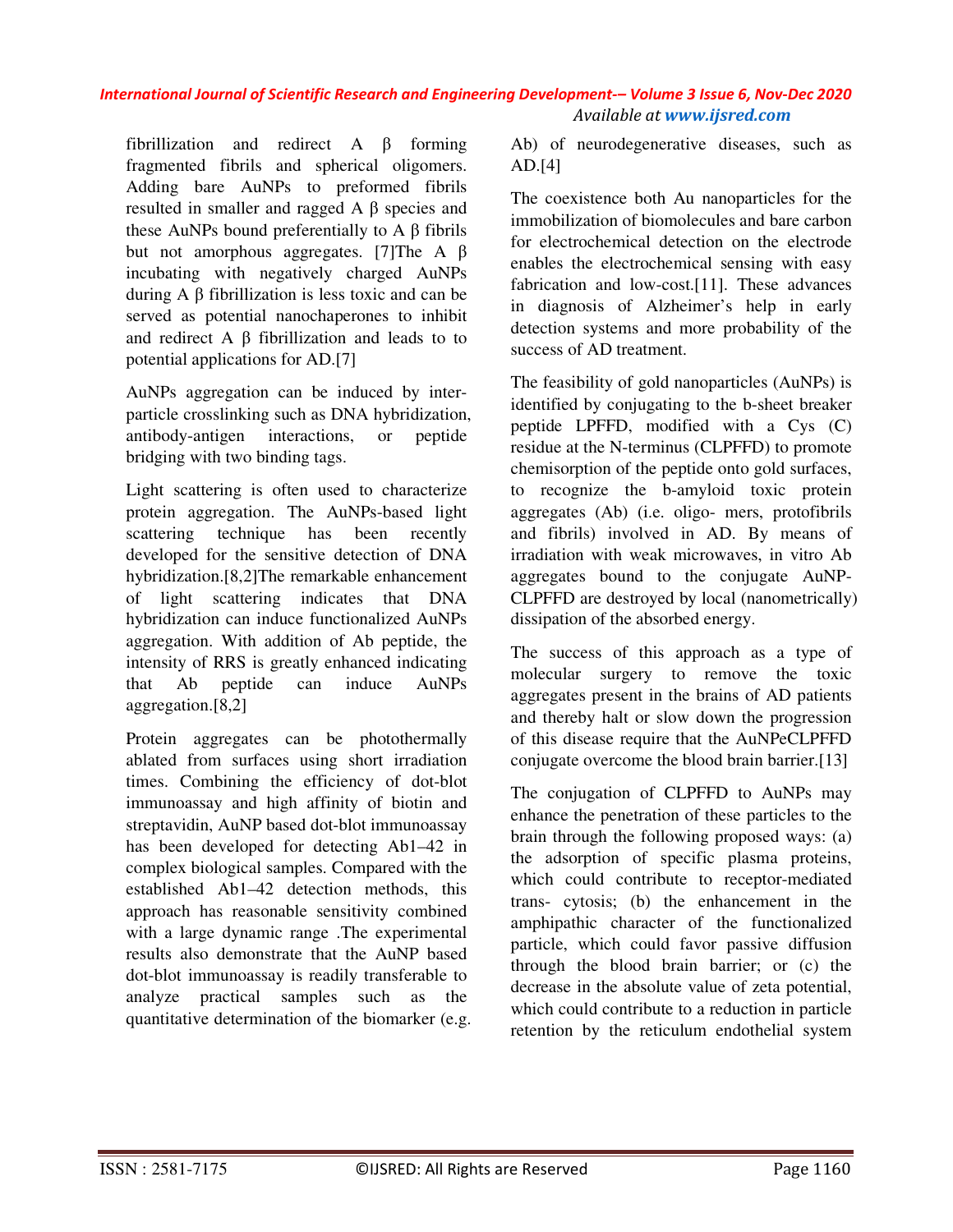(RES), thus increasing the bioavailability of these particles .

The THR peptide is a potential shuttle for the AuNP-CLPFFD conjugate. Moreover, it is known that the THR sequence interacts with an area of the receptor that does not overlap with the native binding site of transferrin, thereby avoiding physiological effects on the protein function and consequently making this peptide very attractive from the therapeutic point of view. [13]

The AuNP-THR-CLPFFD conjugate exhibited the highest permeability across the in vitro cellular barrier.This result implies that the directing portion of the peptide continued to operate as a blood brain barrier shuttle. [13]

The nanoparticles could be cleared from the brain by passing from the brain parenchyma to the cerebrospinal fluid (CSF), and then being exported from the CNS to the venous circulation. The CSF moves only from the villus into the sinus. The AuNPs could be exported by vacuole-mediated transport of fluid and other elements (i.e. bacteria and blood cells) through the villus of the cells. As CSF traverses the villus, it moves along a pressure gradient from a point of higher pressure (the subarachnoid space) to a point of lower pressure (the venous sinus). [15]

A particle may have the capacity to carry several microscopic examinations. Then intercellular molecules of a drug, an improvement in AuNP ROS determination is carried out. Cell toxicity delivery to the central nervous system would assays are performed followed by scanning and contribute to more efficient delivery pharmaceutical agents to the brain. In addition, the DCFH-DA is the most popularly used probe for conjugation approach may also enhance the number detecting intracellular  $H_2O_2$  and oxidative stress. of AuNPs delivered selectively to toxic Ab It is also regarded as an easy and user friendly aggregates, a crucial factor for the early diagnosis assay. Glucose coated CeO2NPs established as and therapy of neurodegenerative disorders such as both capping and antioxidant agent for AD Alzheimer's disease.[13]

#### **2. CERIUM OXIDE NANOPARTICLES**

As we know that, in Alzheimer disease, formation of senile plaques highly contribute to pathogenicity leading to Aβ cell apoptosis, cerium oxide plays a major role as a therapeutic agent. Due to its several unique properties, the most important being the ability to cross the blood brain barrier(BBB), it has been used in various experiments for AD treatment.

In one of the experiments, a novel double delivery platform based on an H2O2-responsive system for AD treatment is demonstrated. The design combined the anti-aggregation property of metal chelators and antioxidant property of CeO2NPs in one system. Compared with metal chelators or CeO2NPs alone, the two-in-one bifunctional nanoparticles can effectively inhibit Ab aggregate formation, decrease cellular ROS and protect cells from Ab-related toxicity.To demonstrate the H2O2 controlled actuation of the nanovalves, fluorescein was loaded as a guest molecule by soaking MSN-BA in phosphate buffered saline (PBS) solution. The pore was then capped by incubating with G-CeO2NP overnight in PBS buffer. The excess amount of molecules was removed by centrifugation and repeated washing with PBS. [18]

Similar Aβ aggregations were experimentally achieved, followed by gel electrophoresis and of staining. The dye used in the experiments, therapy.[64]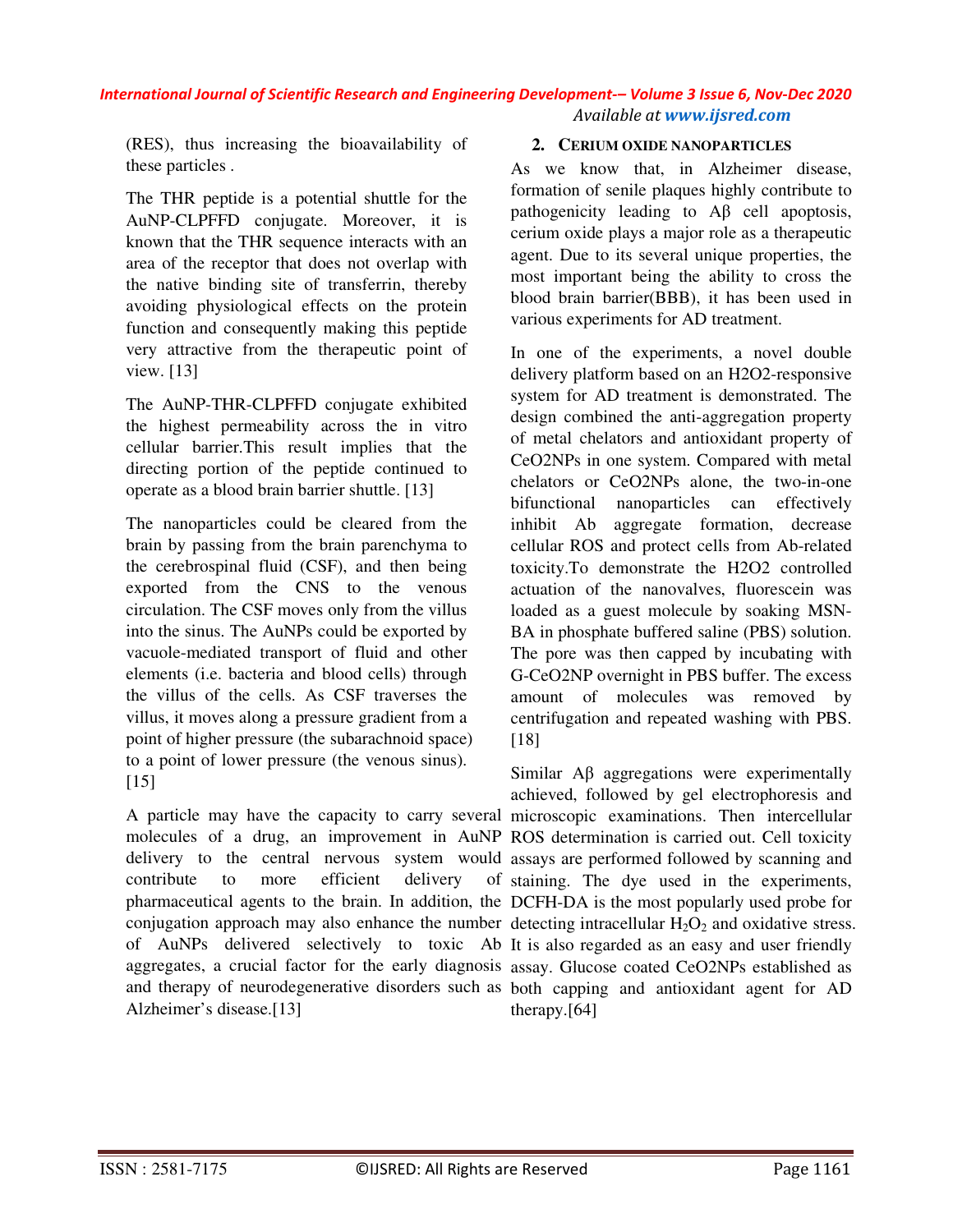This inspires us to use G-CeO2NPs which exhibit enhanced stability and biocompatibility in biological matrix as pore blockers to prevent premature release of the encapsulated drug at unwanted organs or other part of an organism.[18]

GCeO2NP acted as an efficient cap for retention of guest molecules with negligible leakage. It worked well against Cu2+ ions which is regarded as best Aβ-aggregator. The advantage of this novel strategy is that metal chelator can only be released by the increased levels of  $H_2O_2$ , thus, it would not interfere with the healthy metal homeostasis and can overcome strong side effect of metal chelator after long $\Box$ term use.

In some other sets of experiments, Western blotting and relative densitometric analysis were carried out.

#### **3. IRON OXIDE NANOPARTICLES**

In the study for novel theranostic agents for Alzheimer's disease, superparamagnetic iron oxide nanoparticles like  $Fe<sub>3</sub>O<sub>4</sub>$  are synthesised by anchoring near infrared fluorescent framework. This near infrared framework allows fluorescent staining of magnetic nanoparticles to the Amyloid β plaques in transgenic mouse brains. These mice were altered to show Alzheimer's symptoms. Brain cells are quite sensitive to magnetic nanoparticles. After proper injection, *in vivo*  near infrared imaging and MRI brain imaging was done. Results showed that Amyloid plaques were only detected by after injection with agent PH-1 (DPA-PEGylated), suggesting that PH-1 can penetrate the blood-brain barrier to detect Amyloid β plaques *in vivo.* [32]

The synthesis of superparamagnetic iron oxide nanoparticles coated with a DDNP-carboxyl derivative for in vitro magnetic resonance imaging of Alzheimer's disease concludes that DDNP-SPIONs binding to β-amyloid aggregates showed that the combination has induced the fluorescence enhancement of the DDNP-SPIONs. The relatively small size, monodisperse size distribution, and versatile surface chemistry open up many opportunities for the implementation of biologically specific SPIO nanoprobes for molecular diagnosis of Alzheimer's disease. [30]

In the experiment conducted to deduce the influence of the Physiochemical Properties of Superparamagnetic Iron Oxide Nanoparticles(SPIONs) on Amyloid β Protein Fibrillation in solution form, ultrasmall SPOINs with various surface characteristics were synthesised. This SPIONS were double coated with positive and/or negative charges. On evaluating with ThT fluorescence Assay, it was discovered that depending on surface charge, surface area dependent dual effect was observed. Lower concentration of SPIONs inhibited fibrillation while higher concentration enhanced the rate of Amyloid β fibrillation. This suggested that binding effects Amyloid β conformation which was mainly detected on positive charge suggesting that SPIONs designed medical imaging applications should consider using negative or uncharged surface coating. [36]

Alzheimer's is a neurodegenerative disease associated with old age. Experiment on agedependent effects of microglial inhibition in vivo on Alzheimer's disease neuropathology using bioactive-conjugated iron oxide nanoparticles discussed that activated microglial cells have been reported to possess neuroprotective or neurotrophic effects *in vitro.*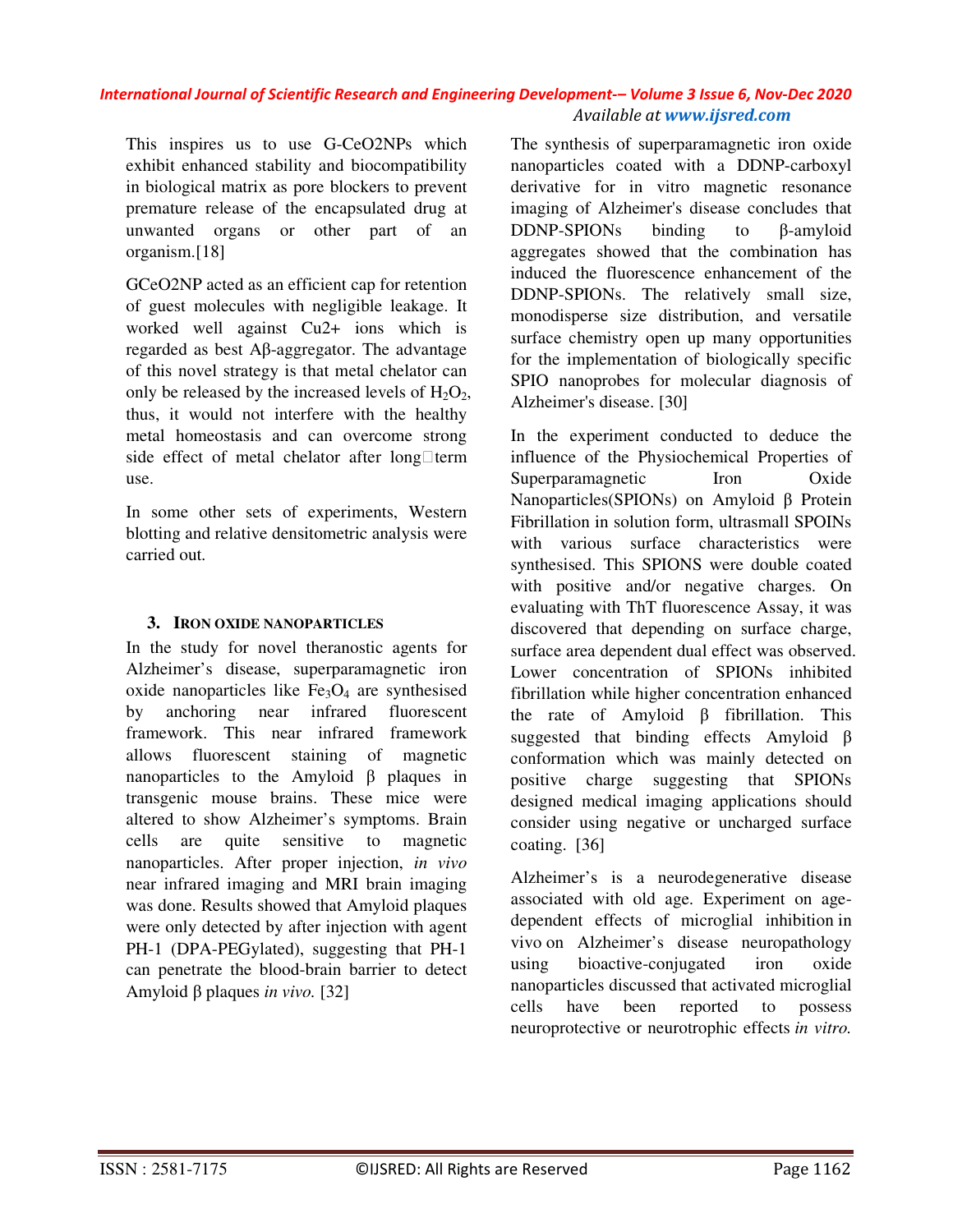These could secrete some neurotrophic factors such as NGF, NT-3 and BDNF which have been demonstrated to be neuroprotective. However, other studies have shown that inflammation plays a key role in the progression of neurodegenerative diseases such as Alzheimer's. Microglial cells can be an effective and perhaps necessary target for therapeutic strategies. Depending on the stage of the disease, it may be necessary to use a differential approach to microglial activation: increasing activation at early stages and reducing activation at later stages. This study has also shown the efficacy of γ- $Fe<sub>2</sub>O<sub>3</sub>$  nanoparticles in the stable delivery of fibrin  $\gamma^{377-395}$  peptide to nervous tissue in vivo. This method can be used for the study of delivery of a number of substances to the brain, as well as monitoring their presence over time. [34]

### **4. PLGA NANOPARTICLES**

PLGA loaded nano-particles have been in use for the treatment of various diseases because of its biocompatibility, biodegradability, toxicity levels and other features that have made it one of the most promising delivering carriers in the pharmaceutical industry. Here, we have mentioned how loading PLGA for drug delivery has had advantageous functioning in treating Alzheimer's disease (AD).

In most of papers that have been reviewed, use drug loaded PLGA NPs to go beyond the blood brain barrier to suppress the pathogen pathways of AD. These previously studied articles draw a conclusion by comparing the effects of administering free drugs and drugs loaded PLGA nano-particles and have put forth their benefits over invasive methods such as direct infusion and implantation of a drug.

Curcumin has many therapeutic effects and is also a low cost material which makes experimenting easier. Being coated on PLGA nanoparticles have been suggested to have increased neuronal targeting efficiency because of the multiple properties and showed no cytotoxicity. However, the usage of free curcumin is restricted because of its insolubility. By using PLGA water solubility was achieved and these also showed fluorescent properties along with being monodispersed in water.

Similarly, Memantine hydrochloride (MEM) is the only drug that has been approved in the Europe to treat moderate to severe AD, but has failed to show its effectiveness. Also, it needs to be administered on a daily basis, otherwise could have adverse effects. To solve these problems loading Memantine on PLGA NP was considered as a suitable candidate for treatment of AD. MEM–PEG–PLGA NPs as expected, contributed to a time-stable dose on the brain, prolonging drug release, reducing administration frequency and decreasing the adverse-side effects. They were non-cytotoxic on brain cell lines and were able to cross BBB both in vivo and in vitro.[43]

From these papers, we can measure the difference between the effectiveness of PLGA nano-particles when they are loaded and surface coated with different drugs and materials respectively.

#### **5. SELENIUM NANOPARTICLES**

Selenium Targeted nanoparticles have been proved useful to enhance the performance of therapies against AD in animal models. A better understanding of AD mechanisms will help the successful application of targeted nanoparticles for combined therapies.

One of the most important seleniumdependent detoxifying processes is associated with the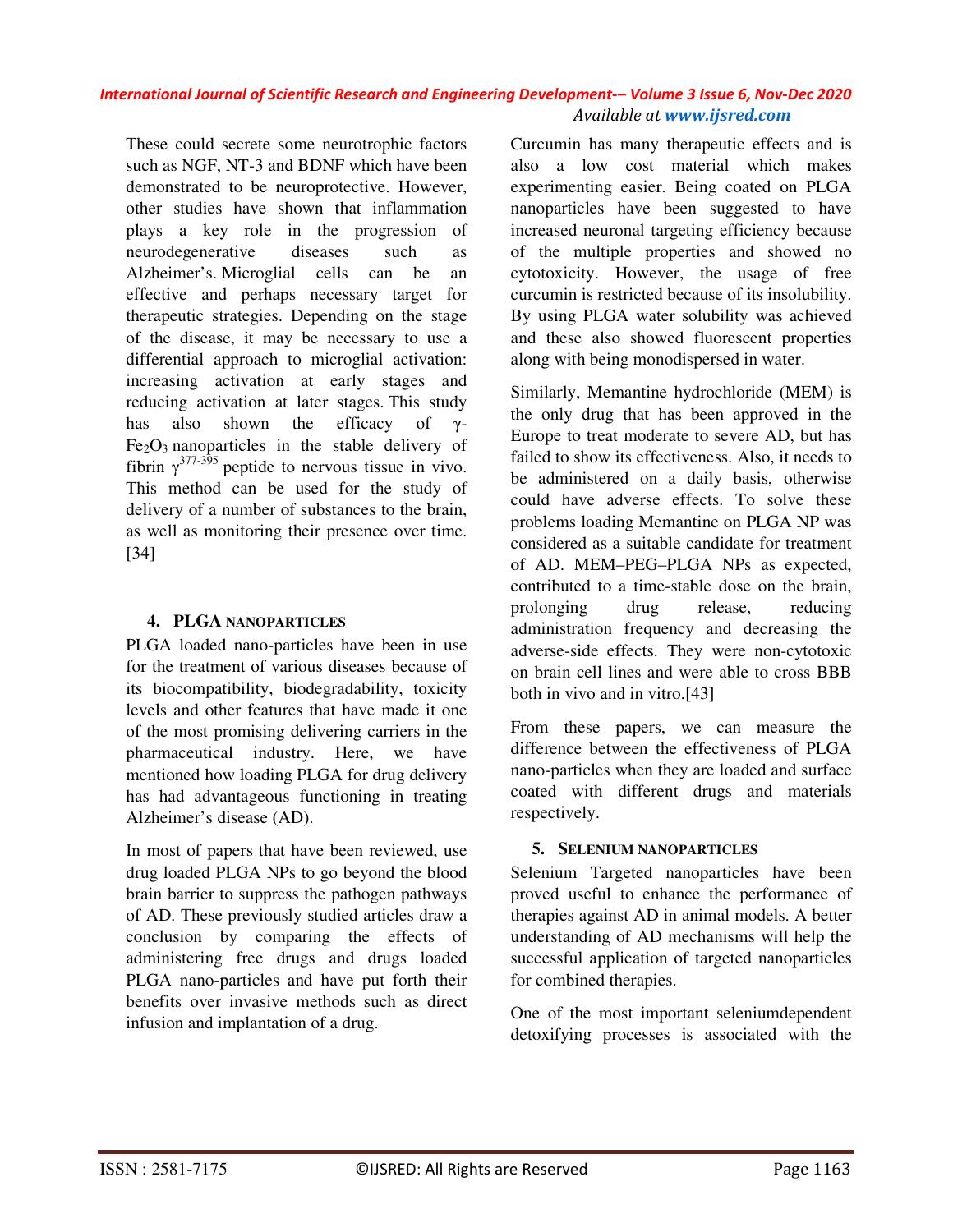activity of GSH-Px enzyme. GSH-Px protein contains a selenocysteine (Se-Cys) moiety in its active site. GSH-Px, catalase and SOD enzymes have synergistic functions in the removal of H2O2 and organic peroxides [8]. GSH-Px catalyzes a reaction, in which 2 reduced monomeric glutathione (GSH) react with H2O2, and form oxidized glutathione (GS-SG) and H2O. GSH contains thiol groups in its structure.

GS-SG is reduced back to its thiol form (GSH) by the glutathione reductase enzyme [19]. Thioredoxins are small peptides in the cytosol and mitochondria and also play an important role in maintaining a reduced environment in the cells through thiol-disulfide exchange reactions and protects cells and tissues from oxidative stress [34].

Reduction of thioredoxin is catalyzed by thioredoxin reductase-1 (Trx1) and most radicals such as hydrogen peroxide (H2O2) and nitric oxide (NO) are scavenged by Trx1.

Oxidative nanoparticles decreased the activities of reactive oxygen species (ROS) scavenging enzymes such as glutathione peroxidase (GSH-Px), superoxide dismutase (SOD) and catalase in the brain of rats and mice. However, Se-rich nanoparticles in small size (5-15 nm) depleted Aβ formation through decreasing ROS production. Reports on low levels of Se in blood and tissue samples and the low activities of GSH-Px, catalase and SOD enzymes in AD patients and animal models support the proposed crucial role of oxidative stress in the pathogenesis of AD.

| <b>PAPER</b>             | <b>MATERIALS</b>                      | <b>METHODS</b>                          | <b>REFERNCE</b>    |
|--------------------------|---------------------------------------|-----------------------------------------|--------------------|
|                          |                                       |                                         |                    |
| Influence of gold        | $A\beta1-40$ , Gold (III) trichloride | NP<br>Surface-coated<br>gold            | $\lceil 5 \rceil$  |
| nanoparticle             | hydrate HAuCl4 · 3H2O, trisodium      | synthesis<br>and                        |                    |
| surface chemistry        | sodium<br>borohydride<br>citrate,     | characterization,                       |                    |
| and diameter upon        | (NaBH4), ascorbic acid, CTAB,         | Toxicity of surface-coated              |                    |
| Alzheimer's              | ThT, Triton-X 100, XTT, and all       | gold NPs,                               |                    |
| disease amyloid- $\beta$ | cell culture media                    | $\mathbf{A}\mathbf{B}1 - 40$<br>monomer |                    |
| protein                  |                                       | aggregation<br>assays<br>were           |                    |
| aggregation              |                                       | performed,                              |                    |
|                          |                                       | ThT detection of $\text{A}\beta1-40$    |                    |
|                          |                                       | aggregates in the presence of           |                    |
|                          |                                       | surface-coated gold NPs                 |                    |
| Design<br>and            | Chloroauric acid, HAuCl4 3H2O,        | <b>HCR</b><br>Gel<br>and                | $\lceil 10 \rceil$ |
| Fabrication a Gold       | Trisodium citrate<br>and<br>NaCl,     | Electrophoresis,                        |                    |
| Nanoparticle-DNA         | Synthetic Target miR-137 $(5' -$      | Preparation<br>and                      |                    |
| <b>Based</b>             | TTATTGCTTAAGAA                        | Characterization<br>Gold<br>of          |                    |
| Nanobiosensor for        | TACGCGTAG-3'), miR-137 with           | Nanoparticles,                          |                    |
| Detection<br>of          | mismatched<br>two                     | bases, microRNA Detection by the        |                    |

### **III. MATERIALS AND METHODS**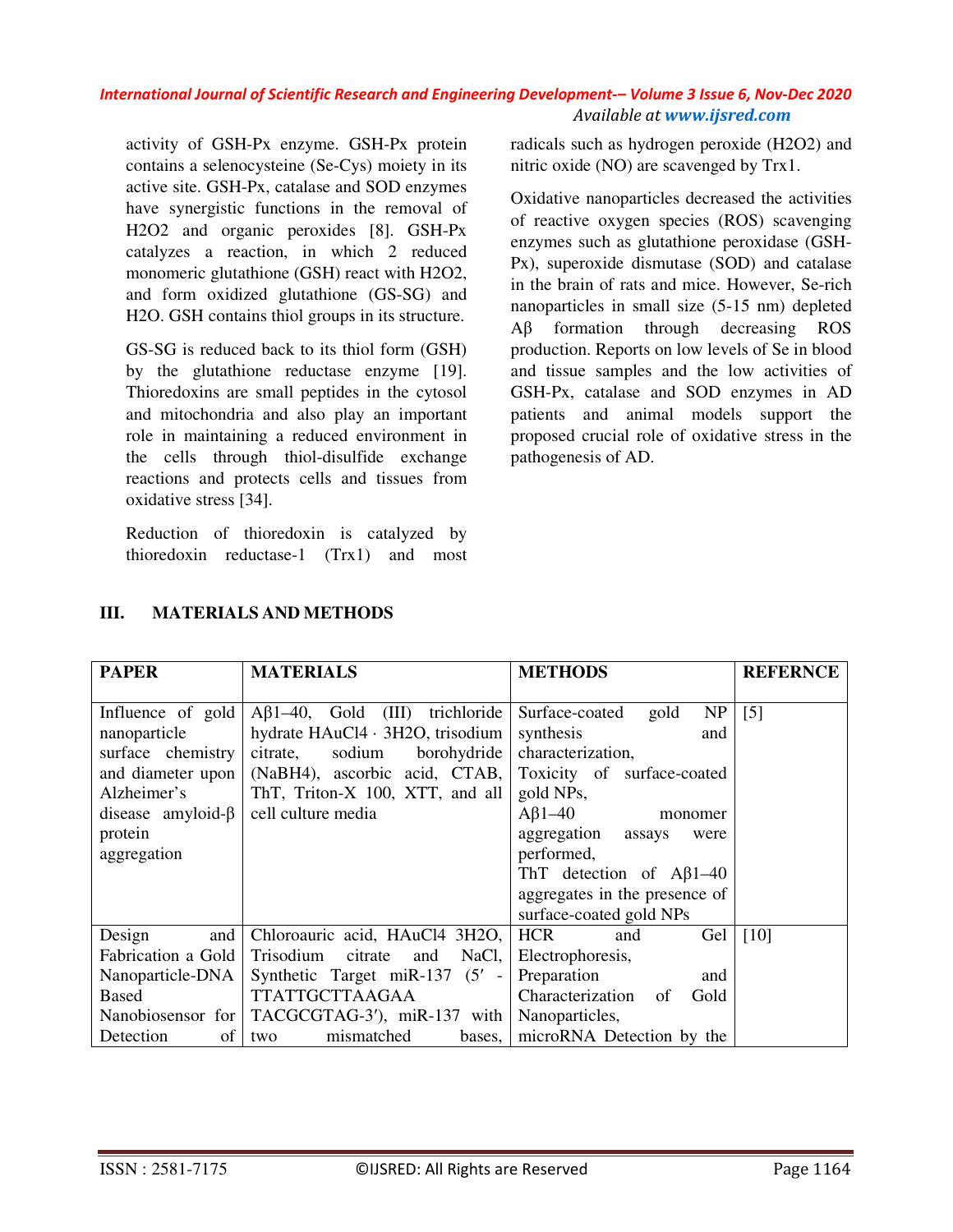| microRNA<br>Involved<br>in<br>Alzheimer's<br>Disease                                                                                                                   | concentrated oligos stock solutions                                                                                                                                                                                                                                                                                                                                                                                                                                                                                         | Nanobiosensor,<br>Preparation<br>Sample<br>for<br><b>Atomic Force Microscopy</b>                                                                                                                                                                                                                                                                                                                         |        |
|------------------------------------------------------------------------------------------------------------------------------------------------------------------------|-----------------------------------------------------------------------------------------------------------------------------------------------------------------------------------------------------------------------------------------------------------------------------------------------------------------------------------------------------------------------------------------------------------------------------------------------------------------------------------------------------------------------------|----------------------------------------------------------------------------------------------------------------------------------------------------------------------------------------------------------------------------------------------------------------------------------------------------------------------------------------------------------------------------------------------------------|--------|
| Amyloid- $\beta$<br>detection<br>with<br>saccharide<br>immobilized<br>gold<br>nanoparticle<br>on<br>carbon electrode                                                   | Sodium<br>L-ascorbate,<br>HAuCl4.3H2O,<br>Copper<br>(II)<br>sulfate,<br>triethylene<br>glycol,<br>potassium<br>carbonate,<br>$3-$<br>bromopropyne, sodium hydrate,<br>trichloroisocyanuric<br>acid,<br>iodomethane,<br>$11$ -bromo $1$ -<br>undecene,<br>$2,2'$ -azobis<br>(isobutyronitrile)<br>$(AIBN)$ ,<br>$K3[Fe(CN)6]$ , HCl,<br>Na2HPO4,<br>NaH2PO4, KOH, polyvinylalchol,<br>dimetylsulfoxide,<br>NH4OH<br>and<br>Amyloidbeta (A $\beta$ ) peptides (A $\beta$ -(1-<br>40), and A $\beta$ -(1-42); trifluoroacetate | Electrodeposition<br>and<br>measurements,<br>. Synthesis of the component<br>molecules,<br>Fabrication of the $\mathbf{A}\beta$ sensor,<br>Detection of the $\mathbf{A}\beta$                                                                                                                                                                                                                            | $[11]$ |
| Delivery of gold<br>nanoparticles<br>to<br>brain<br>the<br>by<br>conjugation with a<br>peptide<br>that<br>recognizes<br>the<br>transferrin receptor<br>for Alzheimer's | Fmoc-Na-protected amino acids<br>and resins, AG. DIEA, ninhydrin,<br>and 2-mercaptoethanol, . Gold (III)<br>chloride hydrate, sodium tribasic<br>dihydrate, human serum<br>(from<br>human male AB plasma), 5(6)-<br>carboxyfluorescein, collagen type<br>IV,<br>fibronectin,<br>$8-(4-$<br>chlorophenylthio)-cAMP,<br>NaHCO3,<br><b>MEM</b><br>non-essential<br>amino acids, Lucifer yellow and<br><b>HEPES</b>                                                                                                             | Synthesis of peptides and<br>chromatography,<br>The Kaiser colorimetric test<br>assay,<br>Initial conditioning of the<br>resin,<br>Fmoc group removal,<br>Peptide elongation,<br>Peptide desalting,<br>Peptide characterization,<br>Peptide stability in human<br>serum,<br>Bloodebrain barrier in vitro<br>permeability assay,<br>Transendothelial<br>electrical<br>resistance<br>measurement<br>(TEER) | [13]   |
| oxide<br>Cerium<br>caged<br>metal<br>chelator                                                                                                                          | $3-$<br>Glycidyloxypropyltrimethoxysilane<br>(GLYMO,<br>98%),<br>$4-$<br>carboxyphenylboronic acid (CBA),<br>3-aminopropyltrimethoxysilane<br>(APTES),<br>aqueous<br>ammonia<br>(30%), copper chloride hydrate<br>(CuCl2), and 5-chloro-7-iodo-8-<br>hydroxyquinoline<br>(CQ)<br>were<br>purchased from<br>Sigma-Aldrich.                                                                                                                                                                                                   | Native polyacrylamide gel<br>electrophoresis<br>Native<br>polyacrylamide<br>gel<br>electrophoresis (PAGE) was<br>carried out using a 12% gel.<br>Gels<br>in<br>were<br>run<br>a<br>Tris/Tricine<br>system<br>aer<br>which the gels were silver-<br>stained.<br>Transmission<br>electron                                                                                                                  | $[18]$ |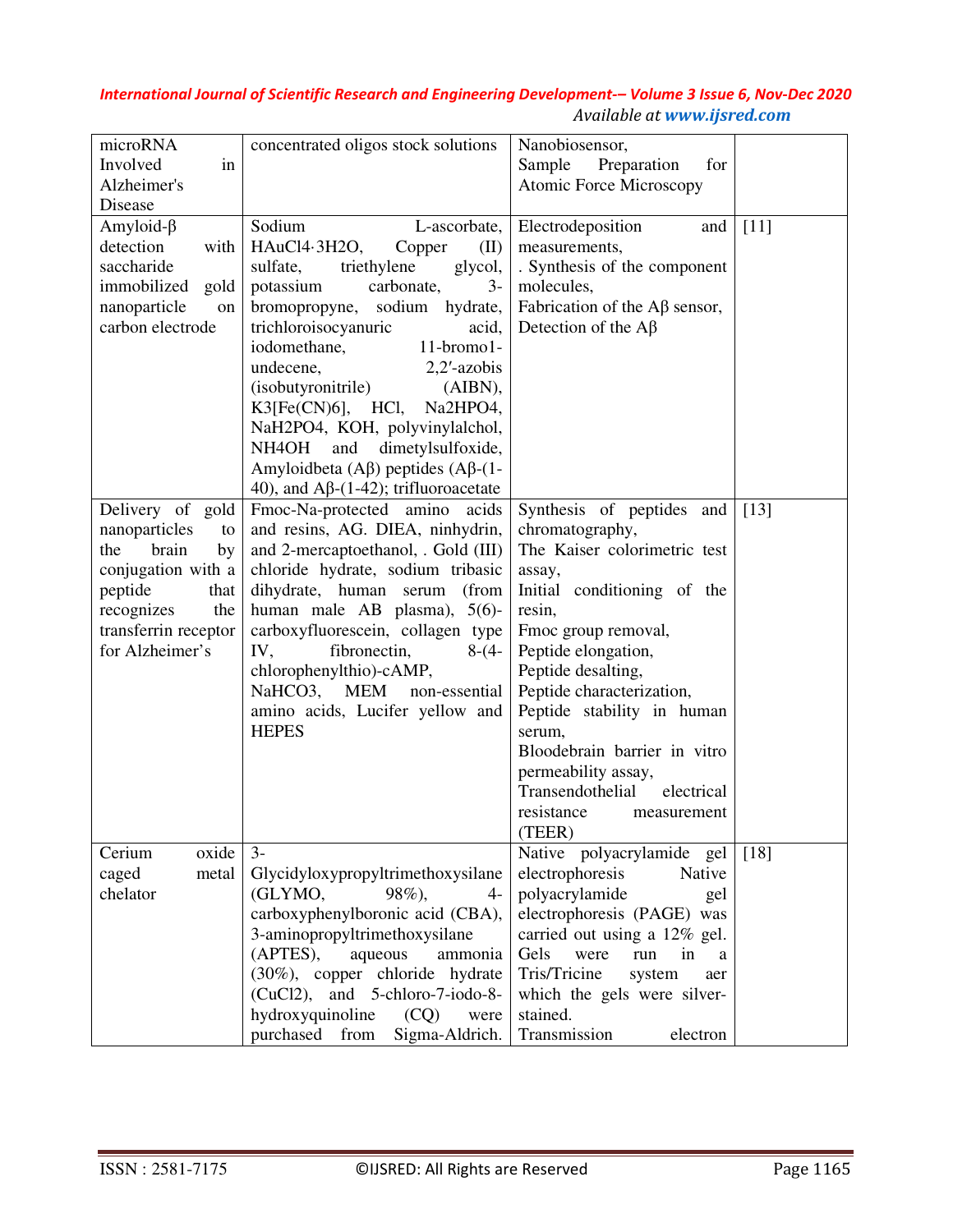|                                                                                                                                                                                                               | 1,1,1,3,3,3-Hexauoro-2- propanol<br>(HFIP) was obtained from Acros<br>Cerium(III)<br>Organics.<br>nitrate<br>hexahydrate<br>was<br>purchased Glucose was obtained.<br>Deionized water (18.2 MU cm)<br>uwas obtained from a Milli-Q<br>system                                                                                                                                                                                                          | microscopy<br>Atomic force microscopy<br>Intracellular determination of<br><b>ROS</b><br>Cell toxicity assays                                                                                                                                                                                                                                                                                                                                                                                                                                                                                                                                                                                                                                                               |        |
|---------------------------------------------------------------------------------------------------------------------------------------------------------------------------------------------------------------|-------------------------------------------------------------------------------------------------------------------------------------------------------------------------------------------------------------------------------------------------------------------------------------------------------------------------------------------------------------------------------------------------------------------------------------------------------|-----------------------------------------------------------------------------------------------------------------------------------------------------------------------------------------------------------------------------------------------------------------------------------------------------------------------------------------------------------------------------------------------------------------------------------------------------------------------------------------------------------------------------------------------------------------------------------------------------------------------------------------------------------------------------------------------------------------------------------------------------------------------------|--------|
| Synthesis<br>of<br>superparamagnetic<br>iron<br>oxide<br>nanoparticles<br>with<br>coated<br>a<br>DDNP-carboxyl<br>derivative for in<br>vitro<br>magnetic<br>resonance imaging<br>of<br>Alzheimer's<br>disease | oleic<br>Iron(III)<br>acetylacetonate,<br>acid, oleylamine, phenyl ether,<br>malononitrile,<br>sodium<br>metabisulfite,<br>$4-$<br>dimethylamiopryidine(DMAP),<br>1,2-hexadecanediol, 2- acetyl-6-<br>methoxynaphthalene,<br>succinic<br>anhydride, triethylamine, ethanol,<br>ethyl acetate and hexane, Sodium<br>dihydrogen<br>phosphate<br>and<br>disodium hydrogen<br>are<br>some<br>common chemicals used in the in<br>vitro binding experiment. | high<br>temperature<br>thermal<br>decomposition method was<br>used<br>for<br>Synthesis<br>of<br>superparamagnetic iron oxide<br>nanoparticles (SPIONs).<br>Synthesis of 1,1-dicyano-2-<br>$[6-$<br>(dimethylamino)naphthalene-<br>$2-y1$ ]-<br>propene<br>carboxyl<br>derivative.<br>Synthesis<br>of<br>superparamagnetic<br>nanoparticles coated with1,<br>1-dicyano-2-[6-<br>(dimethylamino)naphthalene-<br>2-yl]propene<br>carboxyl<br>derivative (DDNP-SPIONs)<br>at room temperature for 24 h<br>under nitrogen environment.<br>Magnetic resonance imaging<br>of nanoparticles at 37 $\degree$ C in<br>combination with a knee<br>radio frequency coil for<br>excitation<br>and<br>signal<br>reception.<br>Binding of DDNP-SPIONs<br>to $A\beta(1-40)$ fibril in vitro | $[30]$ |
| Ultrasmall<br>superparamagnetic<br>iron<br>oxide<br>nanoparticles-<br>bound NIR dyes:<br>Novel theranostic                                                                                                    | Monomeric $A\beta$ 1-42,<br>Transgenic<br>mice<br>(APPswe/PSEN1dE9,<br>male)<br>months<br>old,<br>and male<br>C57BL/6,<br>multi-mode<br>spectrophotometer<br>for<br>the<br>fluorescence properties.                                                                                                                                                                                                                                                   | Synthesis<br>of<br>superparamagnetic iron oxide<br>nanoparticles anchored near-<br>infrared<br>fluorescent<br>framework using fluorescent<br>probes-NHS<br>and<br>Fe <sub>3</sub> O <sub>4</sub>                                                                                                                                                                                                                                                                                                                                                                                                                                                                                                                                                                            | $[32]$ |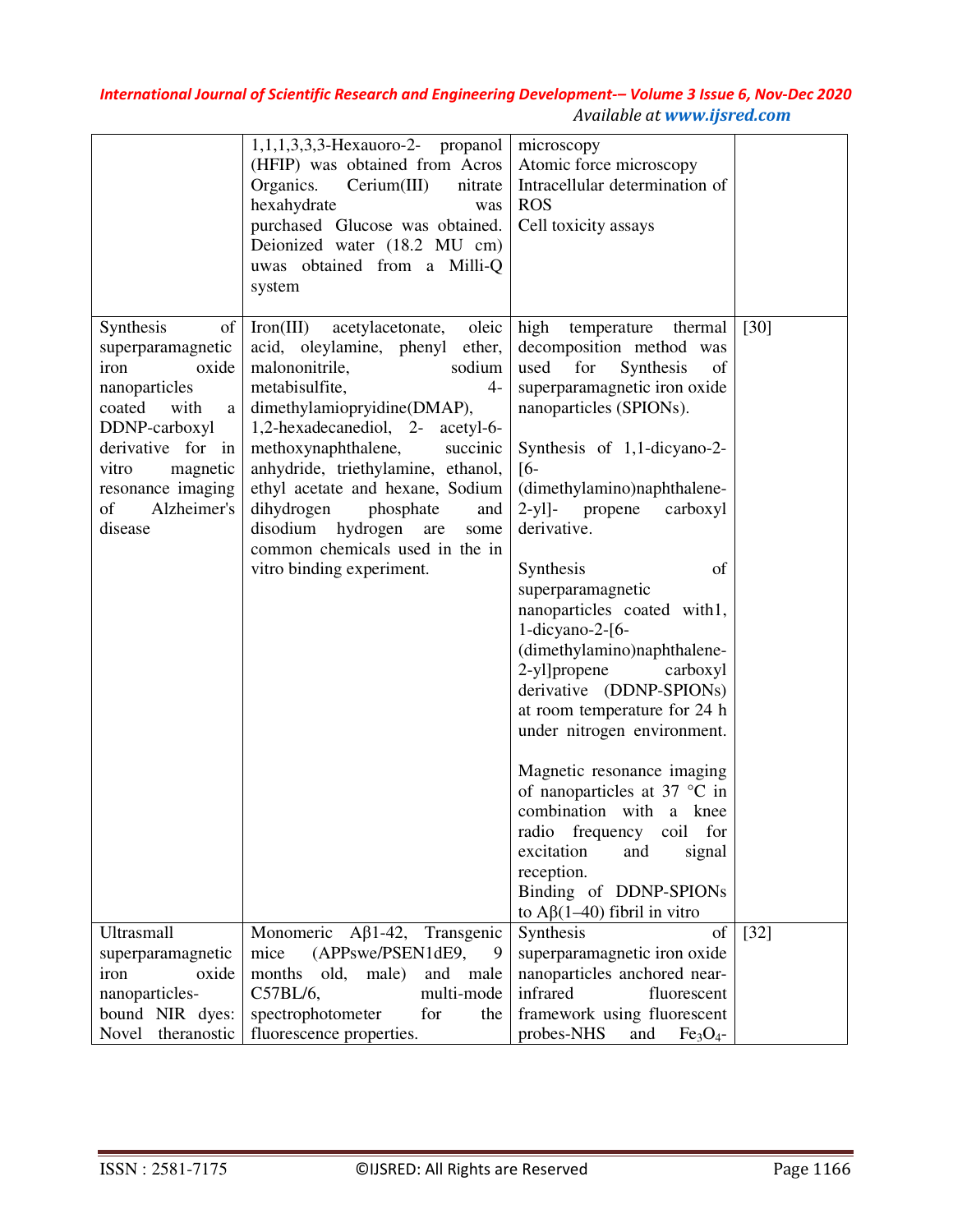| for<br>agents               |                                                                        | $DPA-PEG-NH2$ .                                     |        |
|-----------------------------|------------------------------------------------------------------------|-----------------------------------------------------|--------|
| Alzheimer's                 |                                                                        |                                                     |        |
| disease                     |                                                                        | Synthesis<br>of                                     |        |
|                             |                                                                        | superparamagnetic iron oxide                        |        |
|                             |                                                                        | nanoparticles PH-1 and PH-2                         |        |
|                             |                                                                        | Fluorescent<br>of                                   |        |
|                             |                                                                        | staining<br>MNPs to $\mathbf{A}\beta$ plaques<br>in |        |
|                             |                                                                        | transgenic mouse brain                              |        |
|                             |                                                                        |                                                     |        |
|                             |                                                                        | In vivo near-infrared imaging                       |        |
|                             |                                                                        |                                                     |        |
|                             |                                                                        | In vivo MRI brain imaging                           |        |
| Age-dependent               | chloride<br>ferrous<br>tetrahydrate,                                   | Synthesis of bioactive $\gamma$ -                   | $[34]$ |
| effects<br>of               | hydrochloric acid (1 M), sodium                                        | $Fe2O3$ nanoparticles                               |        |
| microglial<br>inhibition in | hydroxide (1 M standard solution),<br>sodium chloride, sodium nitrite, | Prepare Animal model                                |        |
| vivo on                     | gelatin from porcine skin, divinyl                                     | $rTg4510$ mice                                      |        |
| Alzheimer's                 | sulfone<br>$(DVS)$ ,<br>triethylamine                                  |                                                     |        |
| disease                     | fibrinogen-derived $\gamma^{377}$<br>(TEA),                            | Intracranial<br>injections                          |        |
| neuropathology              | <sup>395</sup> peptide, Bicarbonate<br>buffer                          | administered                                        |        |
| bioactive-<br>using         | (BB, 0.1 M, pH 8.4)<br>and                                             |                                                     |        |
| conjugated<br>iron          | phosphate-buffered saline (PBS                                         | Tissue preparation                                  |        |
| oxide                       | free of $Ca^{+2}$ and $Mg^{+2}$ , 0.1M, pH<br><b>MACS</b>              |                                                     |        |
| nanoparticles               | midi<br>magnetic<br>$(7.4)$ ,<br>columns, Elgastat Spectrum reverse    | Staining                                            |        |
|                             | osmosis system                                                         |                                                     |        |
|                             |                                                                        |                                                     |        |
|                             | anaesthesia ketamine: xylazine                                         |                                                     |        |
|                             |                                                                        |                                                     |        |
|                             | lethal dose of thiopental sodium<br>solution<br>and<br>perfused        |                                                     |        |
|                             | were<br>intracardially with isotonic PBS                               |                                                     |        |
|                             | 7.3) followed<br>by<br>$4\%$<br>(Hq)                                   |                                                     |        |
|                             | paraformaldehyde solution in 0.1M                                      |                                                     |        |
|                             | PBS for tissue preparation.                                            |                                                     |        |
|                             |                                                                        |                                                     |        |
|                             | staining,<br>Iron<br>Lectin<br>staining,                               |                                                     |        |
|                             | Immunohistochemistry                                                   |                                                     |        |
| Influence<br>of<br>the      | Analytical grade iron salts (iron                                      | Synthesis of the Ultrasmall                         | $[36]$ |
| Physiochemical              | chloride) and sodium hydroxide                                         | <b>SPIONs</b><br>with<br>Various                    |        |
| Properties<br>of            | (NaOH),<br>Dextran,<br>dimethyl                                        | Surface Characteristics.                            |        |
| Superparamagnetic           | sulfoxide,<br>sodium<br>periodate,                                     |                                                     |        |
| Iron<br>Oxide               | potassium cyanide, and ammonium                                        | Preparation<br>of<br>Double-                        |        |
| Nanoparticles<br>on         | persulfate,<br>Carboxylated-dextran                                    | Coated SPIONs with Various                          |        |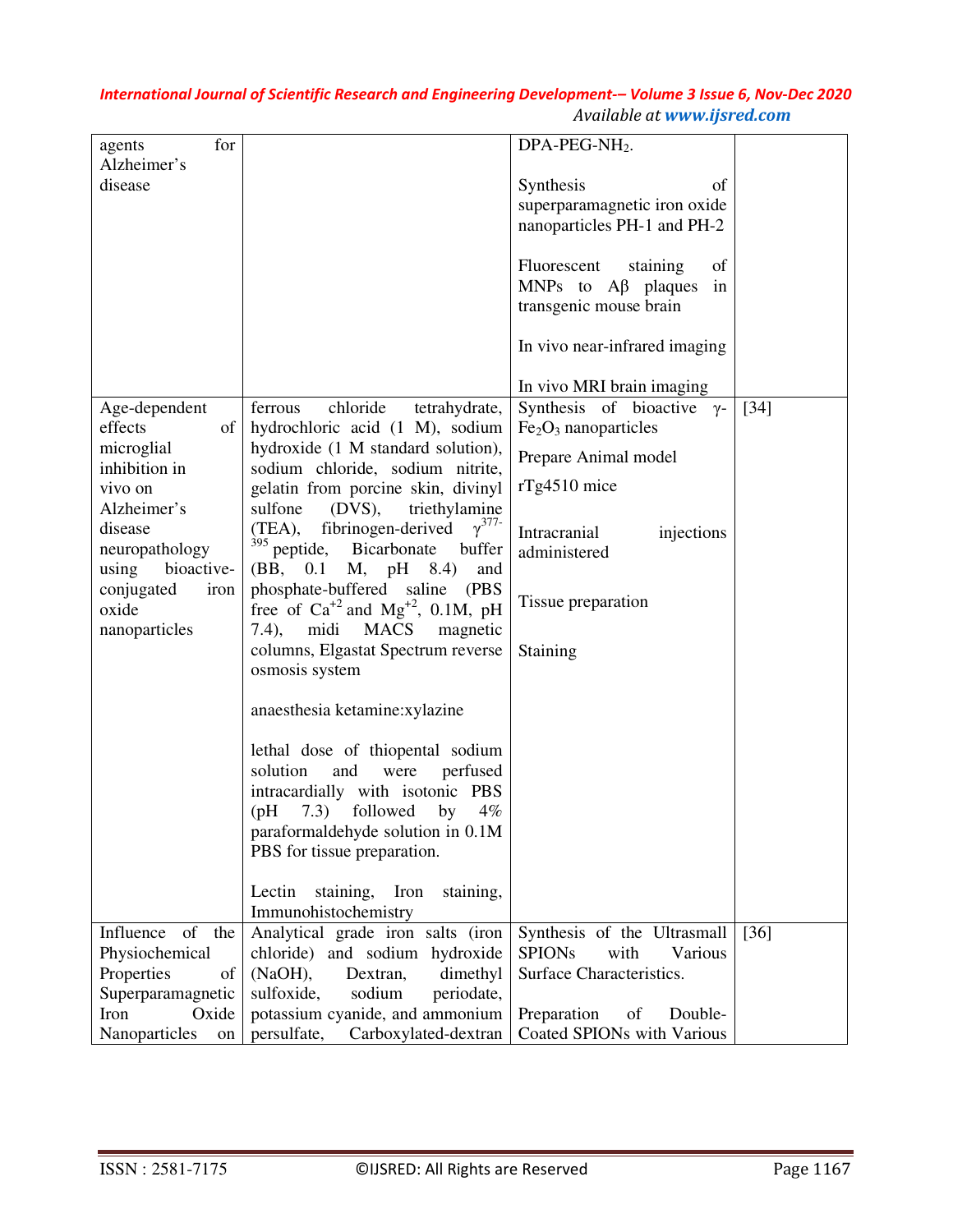| Amyloid $\beta$ Protein           | and aminodextran.                      | Surface Characteristics.                                    |        |
|-----------------------------------|----------------------------------------|-------------------------------------------------------------|--------|
| Fibrillation<br>in<br>Solution    |                                        | beta                                                        |        |
|                                   |                                        | Amyloid<br>peptide<br>$A\beta(1-42)$ was synthesized.       |        |
|                                   |                                        |                                                             |        |
|                                   |                                        | Thioflavin T Fluorescence                                   |        |
|                                   |                                        | Assay for evaluation of the                                 |        |
|                                   |                                        | fibrillogenes process                                       |        |
| Cellular uptake of<br><b>PLGA</b> | - PLGA, Resomer <sup>®</sup> -<br>-EDC | -To work with the BBB, the<br>brain<br>porcine<br>capillary | $[47]$ |
| nanoparticles                     | - methanol                             | endothelial cells (PBCECs)                                  |        |
| targeted with anti-               | -EDTA                                  | were collected and cultivated                               |        |
| amyloid and anti-                 | - Traut's reagent                      | and maintained at 37 degree                                 |        |
| transferrin receptor              | -BSA                                   | Celsius in an humidified                                    |        |
| antibodies<br>for                 | -phosphate buffer saline (PBS)         | incubator.                                                  |        |
| Alzheimer's                       | -diammonium salt (ABTS),               |                                                             |        |
| disease treatment                 | -mABs: OX26 (anti-transferrin)         | The<br>PEG<br>$\qquad \qquad \blacksquare$<br>reagent,      |        |
|                                   | and<br>DE2B4 (anti $A\beta$ )          | Malemide-PEG-Amine<br>was<br>coupled with PLGA. This        |        |
|                                   |                                        | process required number of                                  |        |
|                                   |                                        | mixtures and centrifugations                                |        |
|                                   |                                        | with several reagents.                                      |        |
|                                   |                                        |                                                             |        |
|                                   |                                        | -PLGA nano-particles were                                   |        |
|                                   |                                        | formed by nano-precipitation                                |        |
|                                   |                                        | with previously prepared                                    |        |
|                                   |                                        | PLGA-peglytated mixture.                                    |        |
|                                   |                                        | -NPs were modified. First,                                  |        |
|                                   |                                        | $iA\beta_5$ has to loaded on to the                         |        |
|                                   |                                        | NP followed by mAbs.                                        |        |
|                                   |                                        |                                                             |        |
|                                   |                                        | - Characterization of PLGA                                  |        |
|                                   |                                        | NPs were done with two                                      |        |
|                                   |                                        | mABs<br>and<br>results<br>were<br>recorded.                 |        |
| Development<br>and                | -PLGA Resomer RG 50:50 H               | -Preparation of PLGA nano-                                  | $[52]$ |
| evaluation<br>of                  | -DMAB                                  | particle                                                    |        |
| polymer                           | -Estradiol                             |                                                             |        |
| nanoparticles<br>for              | -ELISA kits                            | of<br>-Amount<br>coating                                    |        |
| oral delivery<br>of               | -Animal groups were purchased          | determined by quantitative                                  |        |
| estradiol<br>to<br>rat            | under<br>Animals<br>(Scientific        | tests.                                                      |        |
| brain in a model of               | Procedures) Act 1986.                  |                                                             |        |
| Alzheimer's                       |                                        | -Stability of coatings were                                 |        |
| pathology                         |                                        | tested                                                      |        |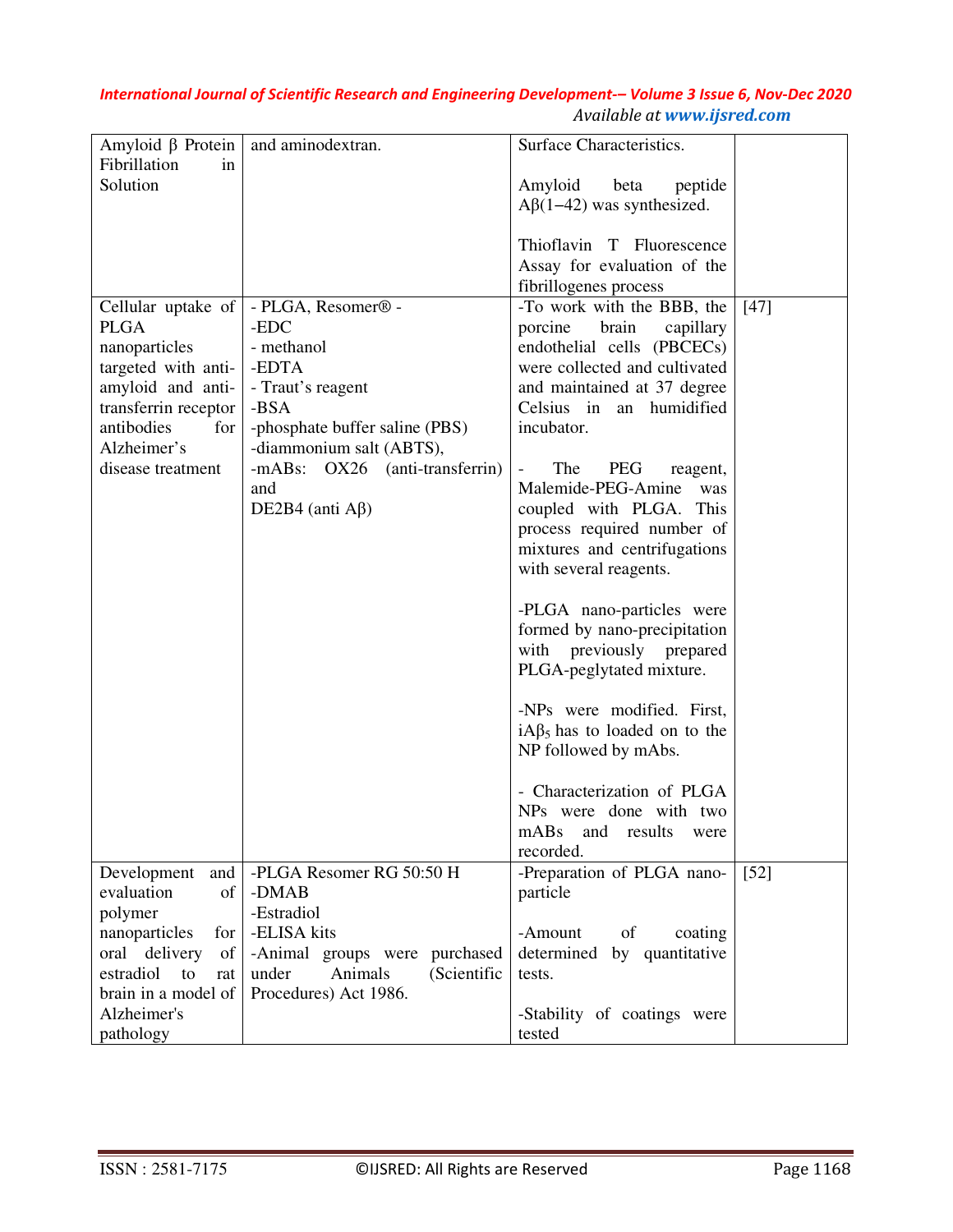|                                                                                                                                                    |                                                                                                                                                     | -Experimentation<br>on<br>rats<br>such as behavioural tests,<br>elevated pulse maze test, and<br>open field test.<br>-Further<br>segmentations,                                                                                                                                     |        |
|----------------------------------------------------------------------------------------------------------------------------------------------------|-----------------------------------------------------------------------------------------------------------------------------------------------------|-------------------------------------------------------------------------------------------------------------------------------------------------------------------------------------------------------------------------------------------------------------------------------------|--------|
|                                                                                                                                                    |                                                                                                                                                     | characterizations<br>and<br>analysis was done                                                                                                                                                                                                                                       |        |
| Vitamin D-binding<br>protein-loaded<br><b>PLGA</b><br>nanoparticles<br>suppress<br>Alzheimer's<br>disease-related<br>pathology<br>in<br>5XFAD mice | -DBP<br>$-T-80$<br>-PBS and FBS(buffer)<br>-Thioflavin-S<br>-RPMI-1640 Medium<br>-Dimethyl sulfoxide (DMSO)<br>-Fluoroshield <sup>TM</sup><br>-PLGA | -DBP<br>loaded<br>was<br>onto<br>diffusion<br>PLGA NPs<br>by<br>method.<br>-Characterization of the NPs<br>(size, xeta-potential, amount<br>of DBP in NP)<br>-Administration<br>by<br>intravenous injections or into<br>the tail vein.                                              | [51]   |
|                                                                                                                                                    |                                                                                                                                                     | -Brain tissue preparation                                                                                                                                                                                                                                                           |        |
|                                                                                                                                                    |                                                                                                                                                     | -Quantification and analysis                                                                                                                                                                                                                                                        |        |
| Design of PLGA-<br>functionalized<br>quercetin<br>nanoparticles<br>for<br>potential<br>use<br>in<br>Alzheimer's<br>disease                         | -Synthetic $\mathbf{A}\beta$ proteins<br>-PLGA (50:50 monomer ratio)<br>-Quercetin<br>-PBS (buffer)<br>-Thioflavin T<br>-Other reagents             | -PLGA<br><b>NPs</b><br>were<br>synthesized<br>and<br>modifications were done.<br>-Characterization<br>-Peptide preparation<br>$-ThT$<br>based<br>fluorometric<br>assay to identify fibrils<br>- In vitro drug release<br>-Cytotoxic assay<br>-Further test and analysis was<br>done | $[44]$ |
| Memantine loaded<br>PLGA PEGylated<br>nanoparticles<br>for<br>Alzheimer's                                                                          | -PLGA-PEG Resomer RGP d5055<br>-Memantine<br>-Millipore MilliQ system                                                                               | - MEM loaded NPs were<br>synthisized<br>by<br>double<br>emulsion method                                                                                                                                                                                                             | $[43]$ |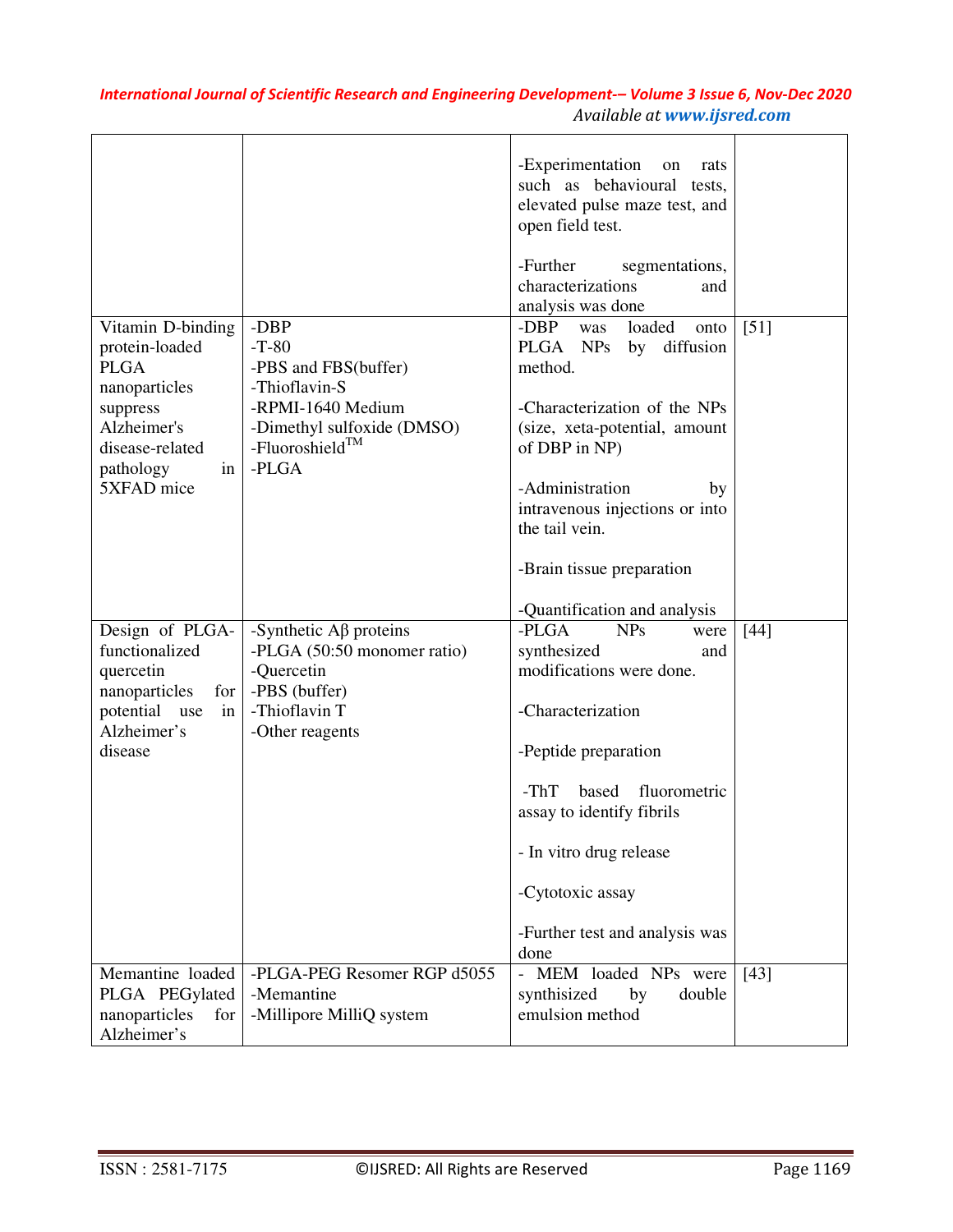| disease:<br>in<br>vitro    |                                     | -Characterization<br>(size,        |        |
|----------------------------|-------------------------------------|------------------------------------|--------|
| and<br>vivo<br>in          |                                     | quantity)                          |        |
| characterization           |                                     |                                    |        |
|                            |                                     | -Efficiency was calculated         |        |
|                            |                                     |                                    |        |
|                            |                                     |                                    |        |
|                            |                                     | -Design of Experiments used        |        |
|                            |                                     | to optimize formulation            |        |
|                            |                                     |                                    |        |
|                            |                                     | -In vitro drug release             |        |
|                            |                                     |                                    |        |
|                            |                                     |                                    |        |
|                            |                                     | -Cell culture                      |        |
|                            |                                     |                                    |        |
|                            |                                     | -In vitro<br>transport<br>across   |        |
|                            |                                     | <b>BBB</b>                         |        |
|                            |                                     |                                    |        |
|                            |                                     |                                    |        |
|                            |                                     | -Further analysis was done         |        |
| Preparation and in         | Thioflavin T (ThT) and okadaic      | Physicochemical                    | $[54]$ |
| <i>vitro</i> evaluation of | acid (OA)                           | characterization<br>of<br>the      |        |
| multi-target-              | Sodium selenite $(Na2SeO3)$ , Congo | CS@Se nanoparticles                |        |
| directed selenium-         | red, Hoechst 33342, 1-anilino-8-    | Congo red binding assay            |        |
|                            |                                     |                                    |        |
| chondroitin sulfate        | naphthalene sulfate (ANS) and L-    | <b>ANS</b><br>fluorescence         |        |
| nanoparticles<br>in        | cysteine (L-cys)                    | measurements                       |        |
| protecting against         |                                     | Preparation of the $A\beta_{1-42}$ |        |
| Alzheimer's<br>the         |                                     | peptides                           |        |
| disease                    |                                     | <b>ThT</b><br>fluorescence         |        |
|                            |                                     |                                    |        |
|                            |                                     | spectroscopy                       |        |
|                            |                                     | measurements                       |        |
|                            |                                     |                                    |        |

#### **IV. DISCUSSION**

#### **1. GOLD NANOPARTICLES**

Amyloid peptide (A) is found in the brain and blood of both healthy and diseased individuals alike. However, upon secondary structure transformation to a -sheet dominated conformation, the protein aggregates. These aggregates accumulate to form neuritic plaques that are implicated in the pathogenesis of Alzheimer's disease.[17]

The use of the simple SPR method for the detection of beta-amyloid demonstrates a poor sensitivity, as antigen binding does not bring significant mass change due to it small size.[16] As there is not much change in mass on the resonant surface of detection, it affects both the SPR angle change and detection limit of amyloid—which shows little effect for SPR angle change. Gold (Au) nanoparticles have been known to provide a significant shift in the angle of plasmon resonance.[16]

Gold is selected as the NP core material because gold NPs are readily synthesized, easily functionalized, and highly stable against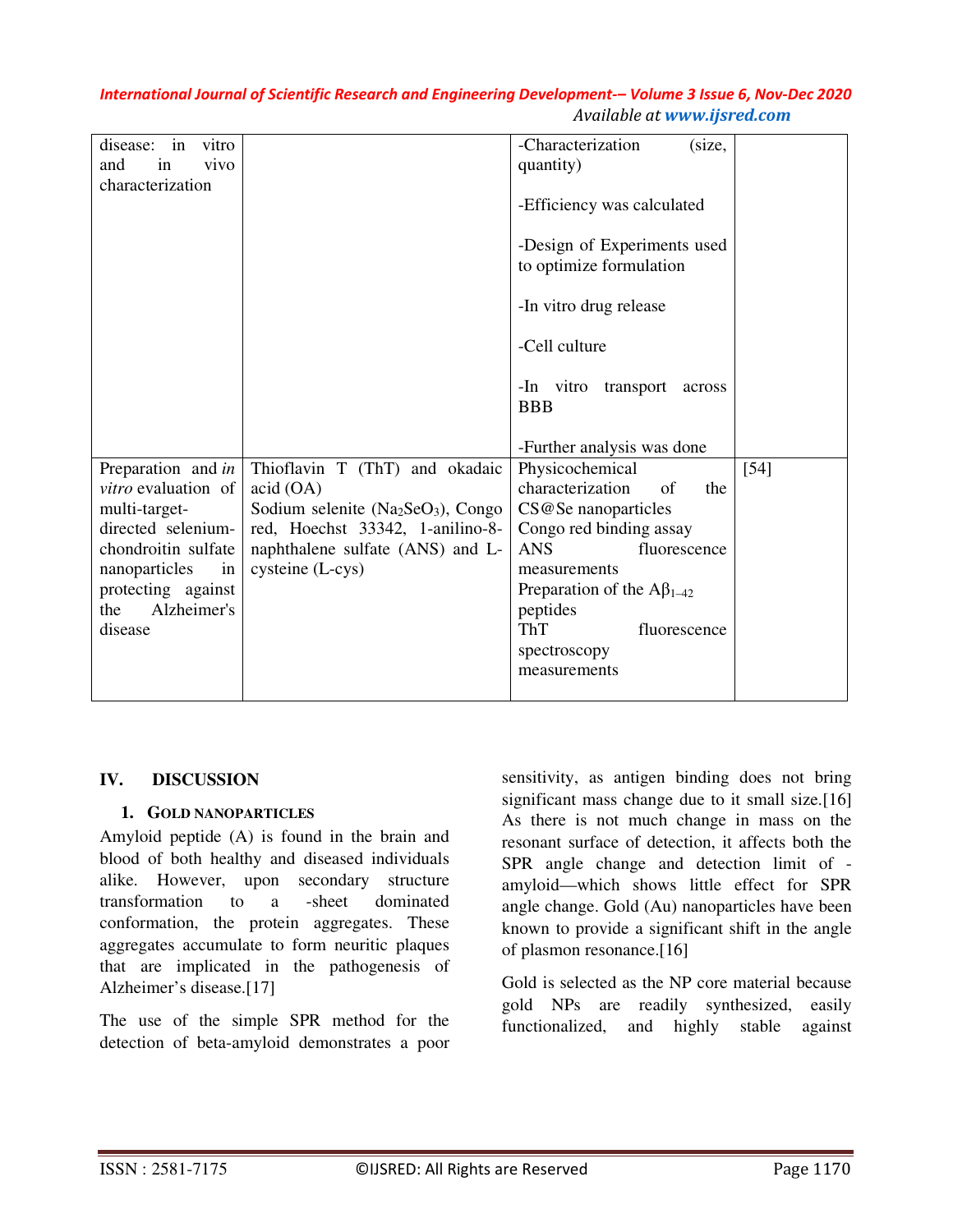oxidative dissolution . Examination of four NP surface chemistries as well as three different NP diameters revealed that electric charge, surface chemistry, and size all modulate the ability of gold nanospheres to inhibit Aβ aggregation.[4].Gold nanoparticles (AuNPs) are the most biocompatible and have been explored in applications for biomolecule sensing, bioimaging, and cancer thermal therapy. [7] Recently, bare AuNPs have been demonstrated to induce co-aggregation of lysozyme and AuNPs and folding and fibril formation of the  $\alpha$ -helical coiled-coil based model peptides.[7]

#### **2. CERIUM OXIDE NANOPARTICLES**

Despite advances in understanding the causative reasons of NDs ,no current treatments have yielded critical outcomes. [19]

Cerium oxide nanoparticles (CeONPs) have as of late rose as therapeutics for the treatment of NDs because of their cell reinforcement properties. Interest in CeONPs as a potential nanomedicine for NDs has increased due to: their ability to alter signaling pathways, small diameter allowing passage through the blood–brain barrier and scavenging of reactive oxygen species. Due to these properties, CeONPs could eventually revolutionize existing treatments for NDs. [19]

Alzheimer's disease(AD) is a reformist neurodegenerative pathology that is the most widely recognized reason for dementia<sup>[18]</sup>. Oxidative stress and free radical production are found to be associated with Alzheimers disease.[22] The cell reinforcement properties of cerium oxide nanoparticles show guarantee in the treatment of AD. Studies show that CeO2 nanoparticles do not act as mere anti-oxidant agents, but they seems to affect, directly or indirectly, signal transduction pathways involved in neuronal death and neuroprotection, raising the possibility of their use as therapeutic tools for neurodegenerative diseases.[23] Cerium oxide nps may also serve as starting materials for developing potential AD theranostic agents, as they can also inhibit some of the processes thought to be responsible for AD etiopathology or detect AD lesions such as Aβ amyloid plaques[28].

#### **3. IRON OXIDE NANOPARTICLES**

In the recent years, nanotechnology and the use of iron oxide nanoparticles have been integrated into the development and improvement of medical techniques used for early diagnosis and more effective treatment of Alzheimer's disease (AD) [31]. Back in the 1950s, abnormal concentration of iron was associated with this disease. Since then, researches have been conducted to associate iron concentration with various neurodegenerative conditions. In recent studies,  $Fe^{2+}$  valence state of iron has been discovered to be existing in tissue samples that are affected by AD pathology. This high concentration is seen in tissue section due to accumulation of Ferrosoferric oxide  $(Fe<sub>3</sub>O<sub>4</sub>)$ . This has been a significant discovery, as ferrosoferric oxide is the only stable iron oxide with  $Fe<sup>2+</sup>$  valence state. As a result, this can be exploited as a biomarker for early diagnosis of AD through iron based MRI [39].

Nanodiagnostic approaches involve both *in vivo*  and *in vitro* methods [31]. The first step towards early *in vivo* diagnosis of AD is the advance of molecular imaging probes in order to target senile plaques as markers for AD. Ferrosoferric oxide, being a superparamagnetic nanoparticle, is an invested strategy to recognise unique molecular markers of this disease [30]. Other factors that contribute to  $Fe<sub>3</sub>O<sub>4</sub>$  as a promising biomaterial are its high biocompatibility, strong T2 effects, high sensibility, and capacity for use as multimodal contrast agents. Brain cells are quite sensitive to magnetic nanoparticles (MNPs).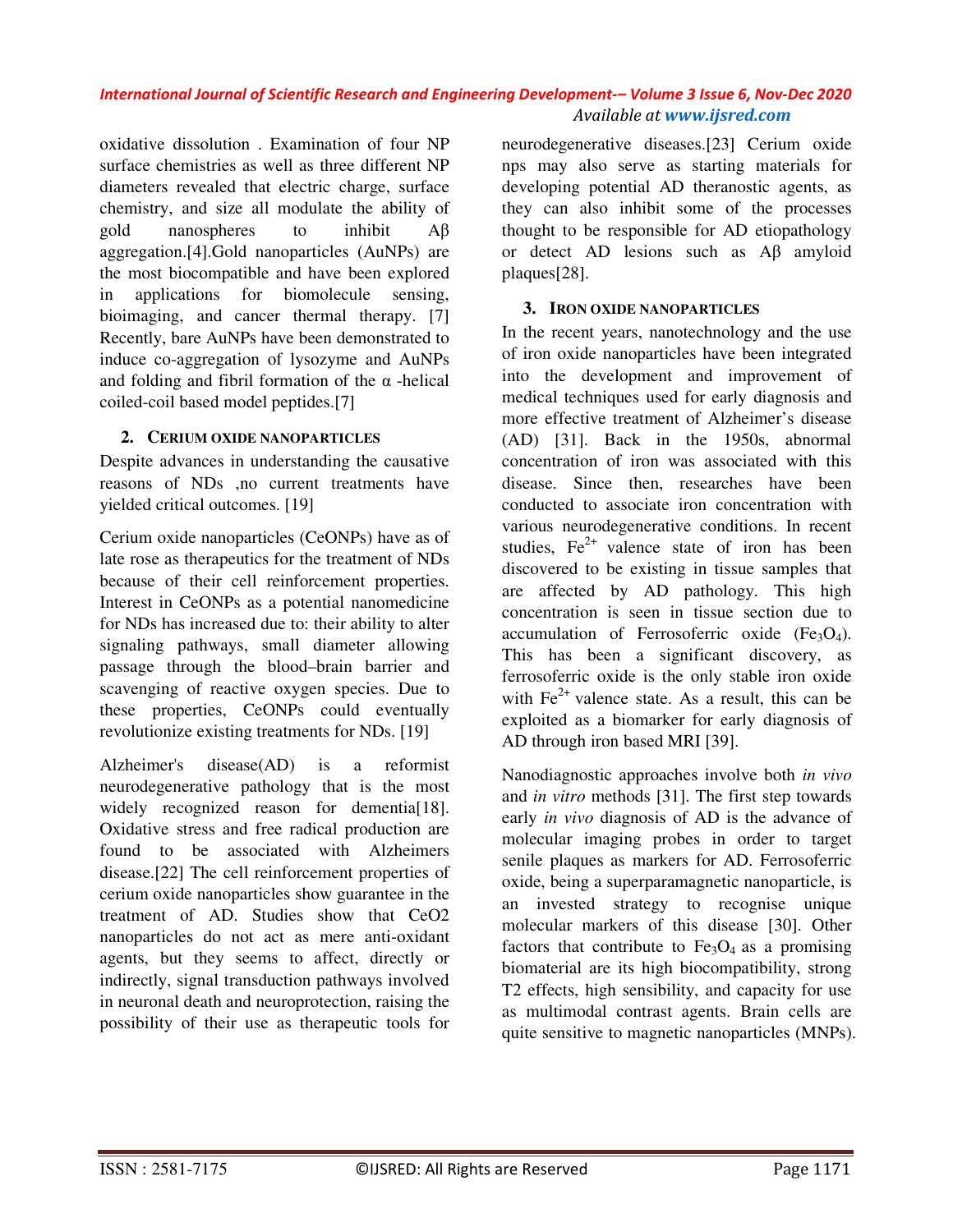Under the exploit of low radio-frequency field, moderate amount of heat emanated from the MNPs can progress blood-brain barrier (BBB) penetrability without even distressing other brain cells [32].

### **4. PLGA NANOPARTICLES**

The main contributors of Alzheimer's disease are the beta-amyloid plaques formed between neurons that cause disruption of usual CNS processes and collection of excess amount of iron that gets delivered by transferrin, which causes oxidative stress. To reach the targeted area of the for inhibiting of the above mentioned abnormalities the device to be used has to cross the blood he blood-brain-barrier. BBB is highly selectively semi-permeable bounds of endothelial cells. From these papers, we can measure the difference between the effectiveness of PLGA nano-particles when they are loaded and surface coated with different drugs and materials respectively.

Experiments mainly focus on inhibiting and disassembling the amyloid fibrils and metal ions, like iron. Out of many possible drugs and coatings used some of them have shown promising changes and efficiencies in their treatment process. Loading specific monoclonal antibodies onto the PLGA NPs has made it easier to get iAβ5, a beta sheet breaker, across the blood-brain barrier that would work on the abnormalities, like the beta amyloid plaques and the excessive aggregation of iron [47].

Memantine has also been incorporated with these nano-technology to study the changes in its effects. Memantine is the only drug approved both in Europe and in the United States for moderate to severe degrees of AD. However, it has it shown much significant effectiveness and to overcome this issue, this study works on how memantine could be considered as a candidate for drug loading onto PLGA NPs [43].

The conclusion drawn from most the papers that we have chosen to review show the success of PLGA NPs when they are modified with antibodies, drugs and other components that have previously showed some effect on inhibiting the aggregation of beta-amyloid protein, making them promising candidates for the treatment of AD.

#### **5. SELENIUM NANOPARTICLES**

Selenium is an essential trace element in our body. [55]One of the most important seleniumdependent detoxifying processes is associated with the activity of GSH-Px enzyme. GSH-Px protein contains a selenocysteine (Se-Cys) moiety in its active site. GSH-Px, catalase and SOD enzymes have synergistic functions in the removal of H2O2 and organic peroxides [8]. GSH-Px catalyzes a reaction, in which 2 reduced monomeric glutathione (GSH) react with H2O2, and form oxidized glutathione (GS-SG) and H2O. GSH contains thiol groups in its structure. GS-SG is reduced back to its thiol form (GSH) by the glutathione reductase enzyme [19]. Thioredoxins are small peptides in the cytosol and mitochondria and also play an important role in maintaining a reduced environment in the cells through thiol-disulfide exchange reactions and protects cells and tissues from oxidative stress [34]. Reduction of thioredoxin is catalyzed by thioredoxin reductase-1 (Trx1) and most radicals such as hydrogen peroxide (H2O2) and nitric oxide (NO) are scavenged by Trx1.

Oxidative nanoparticles decreased the activities of reactive oxygen species (ROS) scavenging enzymes such as glutathione peroxidase (GSH-Px), superoxide dismutase (SOD) and catalase in the brain of rats and mice. However, Se-rich nanoparticles in small size (5-15 nm) depleted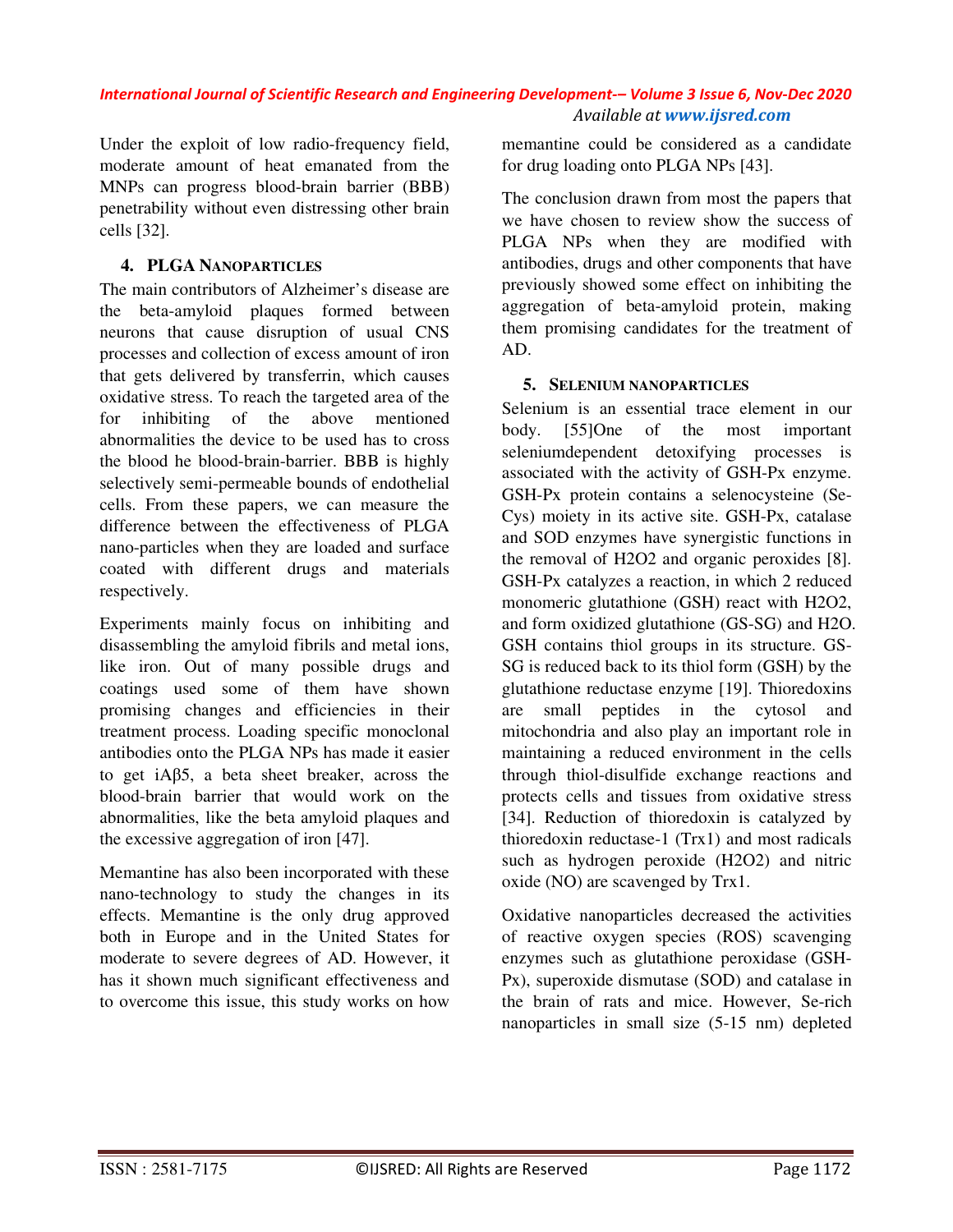Aβ formation through decreasing ROS production. Reports on low levels of Se in blood and tissue samples and the low activities of GSH-Px, catalase and SOD enzymes in AD patients and animal models support the proposed crucial role of oxidative stress in the pathogenesis of AD.

At present, the FDA-approved drugs for treating AD mainly include acetylcholinesterase inhibitors and N-methyl-D-aspartate receptor antagonists, but these drugs can only slightly relieve the symptoms of AD [57]. Pharmaceutical companies and academic scientists have conducted many studies to search for diseasemodifying drugs for AD. Many potential drugs (such as , bapineuzumab [58], avagacestat [59], gantenerumab [60], verubecestat [61], idalopirdine [62]) have entered phase II and phase III clinical trials, but the results were almost generally disappointing, especially in the late-stage clinical trials of treatment for amyloid metabolism.

However, the results from a recent phase III trial of GV-971 (Sodium Oligo-mannurarate) have offered new hope. The phase III clinical trial data indicated that GV-971 possessed statistical and clinical significance in terms of improving the cognitive function of AD patients. GV-971 is an oligosaccharide extracted from brown algae. [63

#### **CONCLUSION**

Individually AuNP diameter and surface chemistry are established to control the extent of aggregation, while AuNP electric charge influenced aggregate morphology. Theoretical calculations suggest that this low stoichiometry could arise from altered solution conditions near the AuNP surface. Specifically, local solution pH and charge density are congruent with conditions that influence aggregation. The potential of surface-coated gold nanospheres serve as tunable therapeutic agents for the process of inhibition of Aβ aggregation.

Gold NPs toxicity depends upon their size, shape, and surface coating. They are very biocompatible. Biocompatiblity is determined by probing them as therapeutic agents , and their potential of eliciting a toxic response is monitored.

 Interaction of gold NPs with Aβ fibrils, and subsequent exposure to weak microwave fields, results in a local rise of temperature and dissolution of the fibrils. Gold NPs have the potential to slow down or stop the progression of AD, while these NPs cause no harmful effects in the brain .In a recent study, novel gold NPs conjugated with two compounds interfering with Aβ fibrils were used. These multifunctional 22 nm gold NPs were able to decrease the cytotoxicity of Aβ fibrils and Aβ-mediated peroxidase activity *in vitro* (Gao et al., 2015). Thus, these results indicate that inorganic multifunctional NPs have potential for the treatment of AD.

Positively charged AuNPs could attach to Aβ stronger than the AuNPs with negative charge. The stronger interactions between AuNPs and Aβ leads to fewer β-sheets and more random coil structures. AuNPs could act as an efficient vehicles for drug delivery across the BBB.

The biggest limitation of using a AuNP is that they are very expensive to work with.

It established that CeO2 nanoparticles protects cell viability and cell morphology from Aβ injury suggesting a neurotrophic role for these nanoparticles. It has been previously reported that oligomeric  $\overrightarrow{AB}$  is more toxic than fibrils, especially concerning the induction of neuroinflammation and of subtle and early neuronal damage.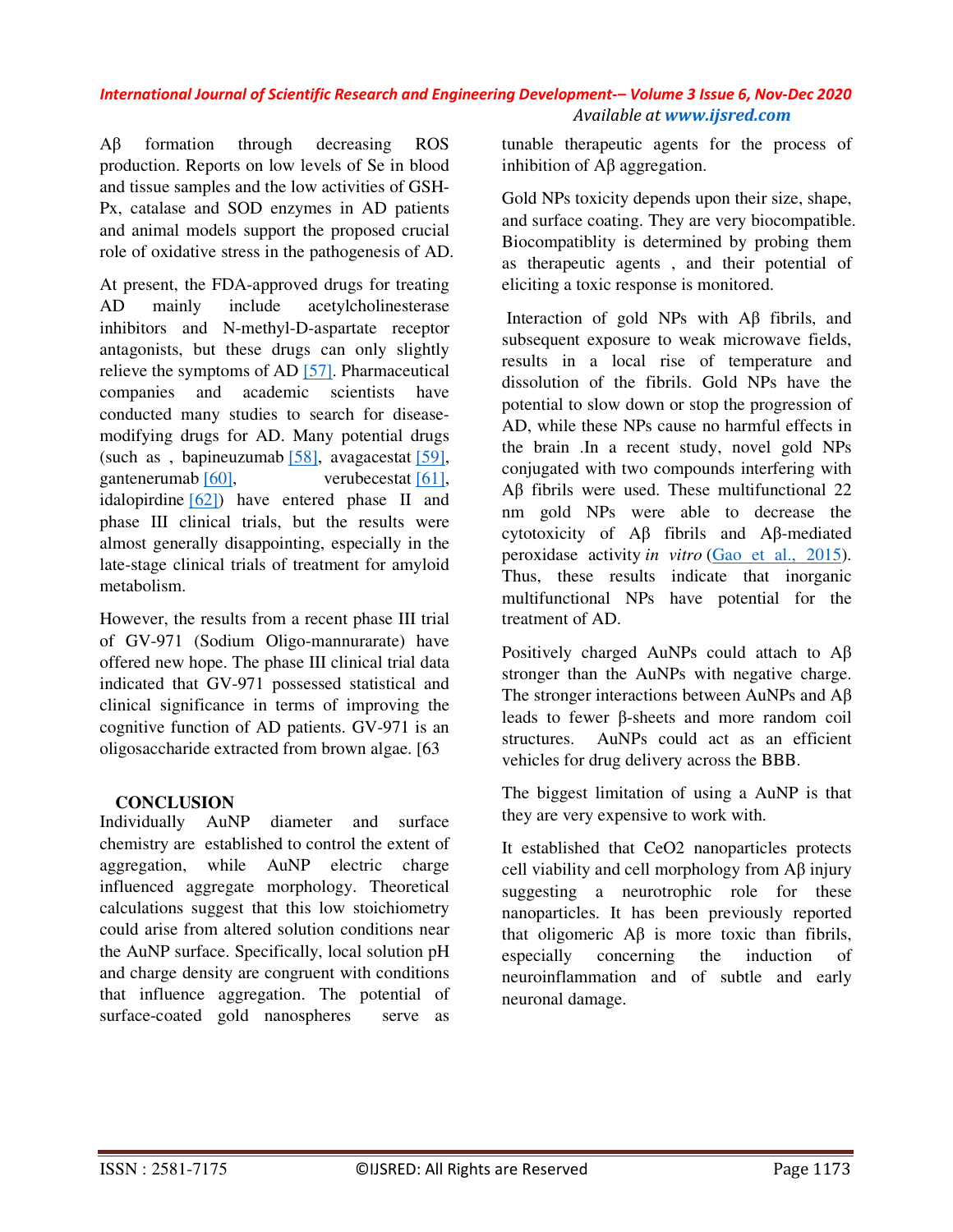Some studies indicate that Alzheimer's disease is somehow related to mitochondrial dysfunction. Abnormal ROS production decreases mitochondrial maintenance systems.

The drawback that can be seen in this is that, the ceria NPs therapy to mitochondrial dysfunction is achieved in vitro; the in vivo disease model study of ceria NPs on mitochondria has not been done yet.

The use of nanoparticles as theragnostic agents, to inhibit fibril formation, could be a potential treatment for such diseases. In this case, previous reports have showed that nanoparticles of various surface chemistries and sizes could both accelerate and inhibit Aβ fibrillation in solution. Among various types of nanoparticles, MNPs such as SPIONs, are recognized as promising nanoparticles due to their multi task capabilities like drug delivery, hyperthermia, and imaging within the same nano-system [67].

Designing nanoparticles to pass through the BBB is even more challenging and complex than conventional drug delivery. However, as mentioned in the study for novel theranostic agents for Alzheimer's disease, PH-1 can penetrate the blood-brain barrier to detect Amyloid β plaques *in vivo*. In fact, the olfactory pathway provides a non-invasive route for nanoparticles to enter the Central Nervous System [66].

In terms of biocompatibility,  $Fe<sub>3</sub>O<sub>4</sub> NPs$ synthesized using the safe-by-design approach showed no adverse effect on cells, as assessed by cytotoxicity assays and cell cycle analysis in MCF-7 cells. As a result, these are a very good candidate as a carrier for targeted drug delivery [72].

We can establish that the non-reactivity between PLGA and approved drugs helps in conserving the natural properties of both of the compounds as it has shown increased efficiency with drugs such as Curcumin, Memantine, Quercetin, and specific proteins as well.

Compared with other nano-carriers, such as liposomes, micelles and dendrimers, the advantages of polymeric NPs include improved stability, high loading capacity, sustained drug release, non-immunogenic property, reduced drug toxicity, improved bioavailability, enhanced therapeutic efficacy of the entrapped drug and versatile surface modification [68]. PLGA and PLA are commonly used polymers for nanodelivery because of their biocompatibility, biodegradation and well-studied degradation kinetics; PLGA and PLA have also been approved for pharmaceutical application by the US Food and Drug Administration [68]. Brain delivery can be achieved by well-designed polymeric NPs fabricated from polymers such as PLGA and PLA of different molecular weights, with surfactants and other surface modifications that confer the surface characteristics (i.e., zeta potential and hydrophilicity) desired for improved BBB uptake via adsorptive transcytosis [69].

Synthetic polymers have the advantage of high purity and reproducibility over natural polymers. PLGA has a wide range of erosion time [70] and also its mechanical properties can be tuned.

There are few limitations of using this polymer based nano-particles and these are very specific problems that are being worked upon. For example, a limitation on the use of PLGA NPs in drug delivery is, however, their fast uptake and clearance from the reticuloendothelial system (RES). To overcome the RES clearance, surface coating of NPs with poly (ethylene glycol) (PEG) has been recommended, an approach that has demonstrated to reduce NPs' clearance signifcantly in vivo. The bare PLGA nanoparticles have major drawbacks such as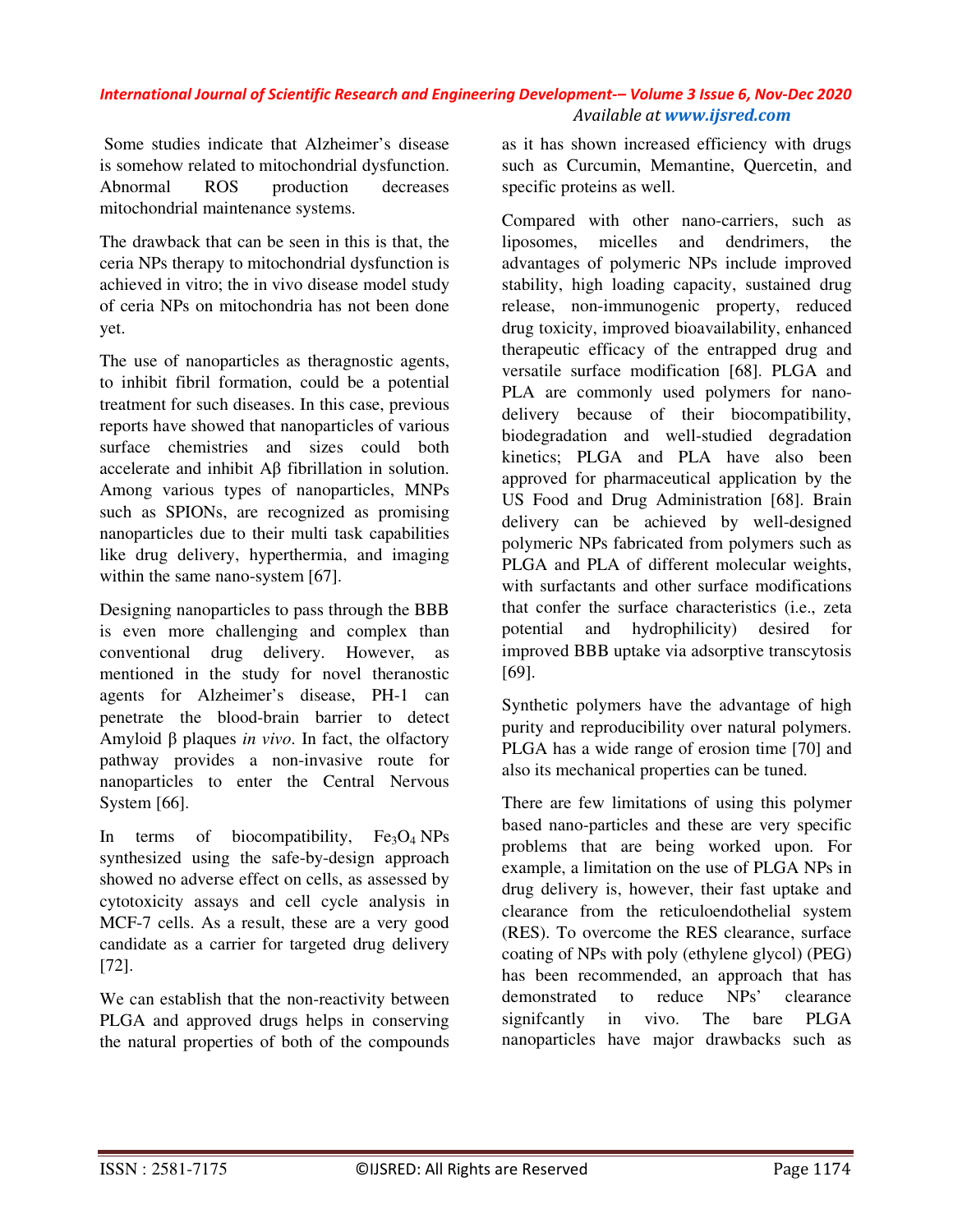hydrophobic surface, rapid phagocytic clearance and initial burst release. They have acidic nature which may not be suitable for certain drugs [71].

Some of the effects seen using Selenium oxide nanoparticles have been mentioned below:

- Selenium Oxide Nanoparticles represses Aβ total and shields SH-SY5Y cells from Aβ1–42-prompted cytotoxicity.
- Selenium Oxide Nanoparticles ensures the cytoskeleton structures and diminishes the cytoskeleton shakiness that is prompted by okadaic corrosive.
- Selenium Oxide Nanoparticles smothers the oxidative pressure initiated by  $Aβ1-$ 42 in SH-SY5Y cells.
- Selenium Oxide Nanoparticles weakens the hyperphosphorylation of tau at Ser396 and Ser404 locales by controlling the statement of GSK-3β.[54]

#### **ACKNOWLEDGMENT**

This paper would not have been possible without the kind support and help of many individuals and organisations. We would like to extend our sincere and foremost thanks to VIT Universit ,Vellore and VIT School of biosciences and technology for enabling us to have this wonderful opportunity.

We are highly indebted to Dr.Gayathri Ma'am for her guidance and constant supervision as well as for providing necessary information regarding the project and also for her support in completing the project.

We would like to express our gratitude towards our parents and PhD scholars of this project of their kind co-operation and encouragement which helped us in completion of this project.

Our thanks and appreciations also go to our colleague in developing the project and people

who have willingly helped us out with their abilities.

#### **REFERENCES**

- [1] Gao, N., Sun, H., Dong, K., Ren, J., & Qu, X. (2015). Goldnanoparticle-based multifunctional amyloid-β inhibitor against Alzheimer's disease. *Chemistry - A European Journal*, *21*(2), 829– 835. https://doi.org/10.1002/chem.201404562
- [2] Neely, A., Perry, C., Varisli, B., Singh, A. K., Arbneshi, T., Senapati, D., … Ray, P. C. (n.d.). Ultrasensitive and Highly Selective.pdf, *3*(9).
- [3] Liu, D., Chen, W., Tian, Y., He, S., Zheng, W., Sun, J., … Jiang, X. (2012). A highly sensitive gold-nanoparticle-based assay for acetylcholinesterase in cerebrospinal fluid of transgenic mice with alzheimer's disease. *Advanced Healthcare Materials*, *1*(1), 90–95. https://doi.org/10.1002/adhm.201100002
- [4] Wang, C., Liu, D., & Wang, Z. (2012). Gold nanoparticle based dot-blot immunoassay for sensitively detecting Alzheimer's disease related β-amyloid peptide. *Chemical Communications*, *48*(67), 8392–8394. https://doi.org/10.1039/c2cc33568a
- [5] Moore, K. A., Pate, K. M., Soto-Ortega, D. D., Lohse, S., van der Munnik, N., Lim, M., … Moss, M. A. (2017). Influence of gold nanoparticle surface chemistry and diameter upon Alzheimer's disease amyloid-β protein aggregation. *Journal of Biological Engineering*, *11*(1). https://doi.org/10.1186/s13036-017-0047-6
- [6] Yang, L., Yin, T., Liu, Y., Sun, J., Zhou, Y., & Liu, J. (2016). Gold nanoparticle-capped mesoporous silica-based H2O2-responsive controlled release system for Alzheimer's disease treatment. *Acta Biomaterialia*, *46*, 177–190. https://doi.org/10.1016/j.actbio.2016.09.010
- [7] Liao, Y. H., Chang, Y. J., Yoshiike, Y., Chang, Y. C., & Chen, Y. R. (2012). Negatively charged gold nanoparticles inhibit Alzheimer's amyloid-β fibrillization, induce fibril dissociation, and mitigate neurotoxicity.  $Small, 8(23),$  3631–3639. meurotoxicity. *Small*,  $8(23)$ , https://doi.org/10.1002/smll.201201068
- [8] Geng, J., Qu, K., Ren, J., & Qu, X. (2010). Rapid and efficient screening of Alzheimer's disease β-amyloid inhibitors using labelfree gold nanoparticles. *Molecular BioSystems*, *6*(12), 2389–2391. https://doi.org/10.1039/c0mb00057d
- [9] Lu, H., Wu, L., Wang, J., Wang, Z., Yi, X., Wang, J., & Wang, N. (2018). Voltammetric determination of the Alzheimer's diseaserelated ApoE 4 gene from unamplified genomic DNA extracts by ferrocene-capped gold nanoparticles. *Microchimica Acta*, *185*(12). https://doi.org/10.1007/s00604-018-3087-9
- [10] Delkhahi, S., Rahaie, M., & Rahimi, F. (2017). Design and Fabrication a Gold Nanoparticle-DNA Based Nanobiosensor for Detection of microRNA Involved in Alzheimer's Disease. *Journal of Fluorescence*, *27*(2), 603–610. https://doi.org/10.1007/s10895- 016-1988-8
- [11] Chikae, M., Fukuda, T., Kerman, K., Idegami, K., Miura, Y., & Tamiya, E. (2008). Amyloid-β detection with saccharide immobilized gold nanoparticle on carbon electrode. *Bioelectrochemistry*, *74*(1), 118–123.
- [12] de la Escosura-Muñiz, A., Plichta, Z., Horák, D., &Merkoçi, A. (2015). Alzheimer's disease biomarkers detection in human samples by efficient capturing through porous magnetic microspheres and labelling with electrocatalytic gold nanoparticles. *Biosensors and Bioelectronics*, *67*, 162–169. https://doi.org/10.1016/j.bios.2014.07.086
- [13] Prades, R., Guerrero, S., Araya, E., Molina, C., Salas, E., Zurita, E., … Giralt, E. (2012). Delivery of gold nanoparticles to the brain by conjugation with a peptide that recognizes the transferrin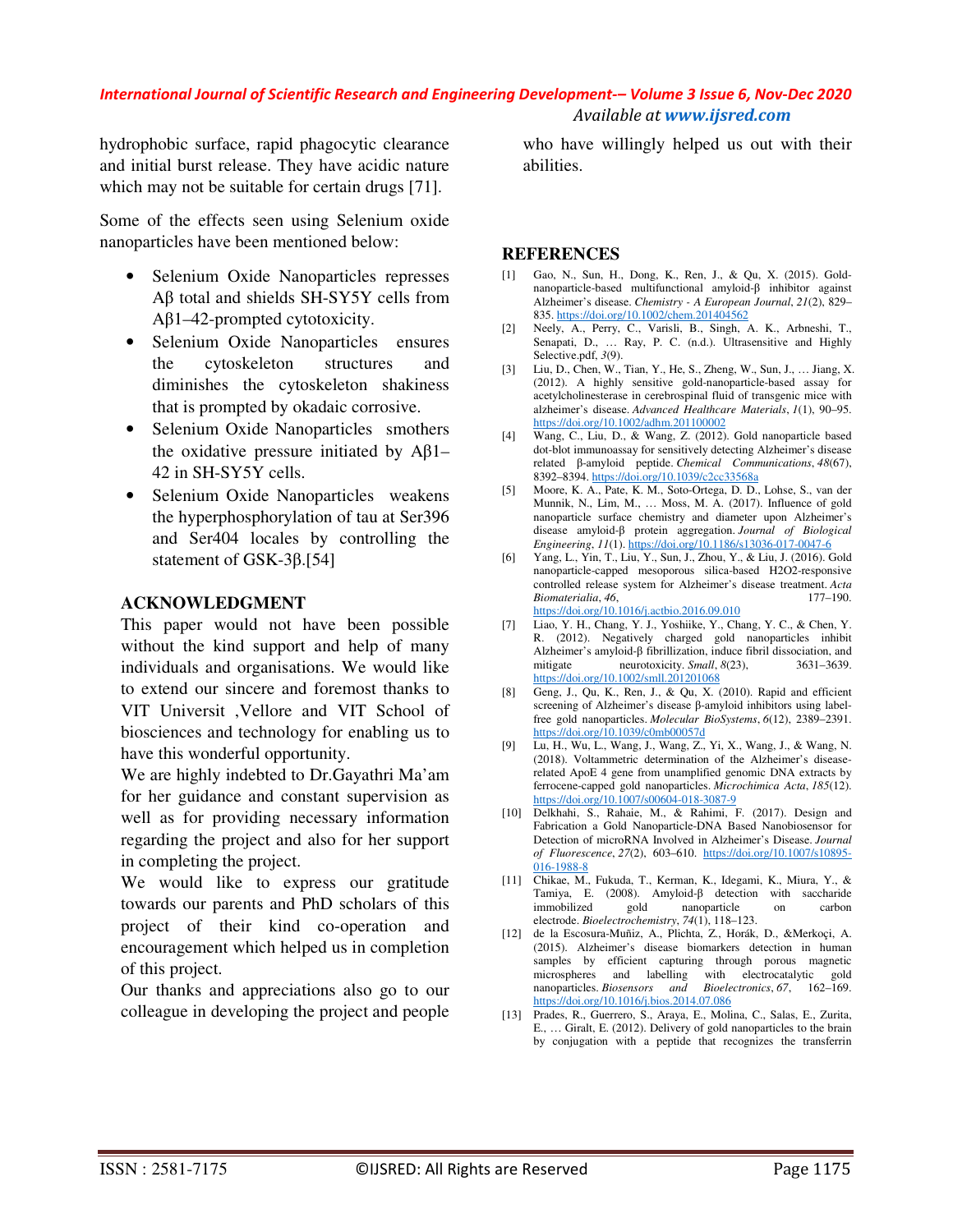| receptor. <i>Biomaterials</i> , 33(29),            | 7194-7205. |
|----------------------------------------------------|------------|
| https://doi.org/10.1016/j.biomaterials.2012.06.063 |            |

- [14] Sanati, M., Khodagholi, F., Aminyavari, S., Ghasemi, F., Gholami, M., Kebriaeezadeh, A., … Sharifzadeh, M. (2019). Impact of Gold Nanoparticles on Amyloid β-Induced Alzheimer's Disease in a Rat Animal Model: Involvement of STIM Proteins. *ACS Chemical Neuroscience*, 10(5). https://doi.org/10.1021/acschemneuro.8b00622
- [15] Ali, T., Kim, M. J., Rehman, S. U., Ahmad, A., & Kim, M. O. (2017). Anthocyanin-Loaded PEG-Gold Nanoparticles Enhanced the Neuroprotection of Anthocyanins in an Aβ1–42 Mouse Model of Alzheimer's Disease. *Molecular Neurobiology*, *54*(8), 6490– 6506. https://doi.org/10.1007/s12035-016-0136-4
- [16] Lee, J. H., Kang, D. Y., Lee, T., Kim, S. U., Oh, B. K., & Choi, J. W. (2009). Signal enhancement of surface plasmon resonance based immunosensor using gold nanoparticle-antibody complex for β-amyloid (1-40) detection. In *Journal of Nanoscience and Nanotechnology* (Vol. 9, pp. 7155–7160). https://doi.org/10.1166/jnn.2009.1613
- [17] Triulzi, R. C., Dai, Q., Zou, J., Leblanc, R. M., Gu, Q., Orbulescu, J., &Huo, Q. (2008). Photothermal ablation of amyloid aggregates by gold nanoparticles. Colloids and Surfaces B: by gold nanoparticles. *Colloids and Surfaces B:*   $Bionterfaces, 63(2),$ https://doi.org/10.1016/j.colsurfb.2007.12.006
- [18] Li, M., Shi, P., Xu, C., Ren, J., & Qu, X. (2013). Cerium oxide caged metal chelator: anti-aggregation and anti-oxidation integrated H2O2-responsive controlled drug release for potential Alzheimer's disease treatment. Chemical Science, 4(6), disease treatment. Chemical Science,  $4(6)$ , 2536.doi:10.1039/c3sc50697e
- [19] 19.Naz, S., Beach, J., Heckert, B., Tummala, T., Pashchenko, O., Banerjee, T., &Santra, S. (2017). *Cerium oxide nanoparticles: a "radical" approach to neurodegenerative disease treatment. Nanomedicine, 12(5), 545–553.* doi:10.2217/nnm-2016-0399
- [20] 20.Cerium oxide nanoparticle: a remarkably versatile rare earth nanomaterial for biological applications Can Xu and XiaogangQu.NPG Asia Materials (2014) 6, e90; doi:10.1038/am.2013.88; published online 7 March 2014
- [21] 21.Kwon, H. J., Cha, M.-Y., Kim, D., Kim, D. K., Soh, M., Shin, K., … Mook-Jung, I. (2016). *Mitochondria-Targeting Ceria Nanoparticles as Antioxidants for Alzheimer's Disease. ACS Nano, 10(2), 2860–2870.*doi:10.1021/acsnano.5b08045
- [22] 22.Cimini, A., D'Angelo, B., Das, S., Gentile, R., Benedetti, E., Singh, V., … Seal, S. (2012). Antibody-conjugated PEGylated cerium oxide nanoparticles for specific targeting of Aβ aggregates modulate neuronal survival pathways. Acta Biomaterialia, 8(6), 2056–2067. doi:10.1016/j.actbio.2012.01.035
- [23] 23.Barbara D'Angelo, Sandro Santucci, Elisabetta Benedetti, Silvia Di Loreto, R. A. Phani, Stefano Falone, Fernanda Amicarelli, Maria Paola Ceru and Annamaria Cimini, " Cerium Oxide Nanoparticles Trigger Neuronal Survival in a Human Alzheimer Disease Model By Modulating BDNF Pathway", Current Nanoscience (2009) 5: 167. https://doi.org/10.2174/157341309788185523
- [24] 24.Hongyu Zhang, Changlong Hao, Aihua Qu, Maozhong Sun, Liguang Xu, Chuanlai Xu, Hua Kuang, Light□Induced Chiral Iron Copper Selenide Nanoparticles Prevent β□Amyloidopathy In Vivo, AngewandteChemie, 10.1002/ange.202002028, **132**, 18, (719 7-7204), (2020).
- [25] 25.Hajipour, M. J., Santoso, M. R., Rezaee, F., Aghaverdi, H., Mahmoudi, M., & Perry, G. (2017). *Advances in Alzheimer's Diagnosis and Therapy: The Implications of Nanotechnology.*   $Biotechnology,$ *953.*doi:10.1016/j.tibtech.2017.06.002
- [26] 26.Sikorska K, Grądzka I, Sochanowicz B, Presz A, Męczyńska-Wielgosz S, Brzóska K, Kruszewski MK. Diminished amyloid-β uptake by mouse microglia upon treatment with quantum dots, silver or cerium oxide nanoparticles: Nanoparticles and amyloid-β uptake by microglia. Hum Exp Toxicol. 2020 Feb;39(2):147-158.

doi: 10.1177/0960327119880586. Epub 2019 Oct 10. PMID: 31601117.

- [27] 27.Wahle, T., Sofranko, A., Dekkers, S., Miller, M. R., Heusinkveld, H. J., Albrecht, C., … Schins, R. P. F. (2020). Evaluation of neurological effects of cerium dioxide nanoparticles doped with different amounts of zirconium following inhalation exposure in mouse models of Alzheimer's and vascular disease. Neurochemistry International, 104755.doi:10.1016/j.neuint.2020.104755
- [28] 28.Carro CE, Pilozzi AR, Huang X. Nanoneurotoxicity and Potential Nanotheranostics for *PharmacolToxicol*. 2019;7(12):1-7.
- [29] 29.Nazem, A., &Mansoori, G. A. (2011). Nanotechnology for Alzheimer's disease detection and treatment. Insciences Journal, 1(4), 169–193. doi:10.5640/insc.0104169
- [30] 30 Zhou, J., Fa, H., Yin, W., Zhang, J., Hou, C., Huo, D., … Zhang, H. (2014). Synthesis of superparamagnetic iron oxide nanoparticles coated with a DDNP-carboxyl derivative for in vitro magnetic resonance imaging of Alzheimer's disease. Materials Science and Engineering: C, 37, 348–355. doi:10.1016/j.msec.2014.01.005
- [31] 31 Amir Nazem and G.AliMansoori (2011). Nanotechnology for Alzheimer's disease detection and treatment. Insciences J. 2011, 1(4), 169-193; doi:10.5640/insc.0104169
- [32] 32 Jing Cai, Pascal Dao, Huixiong Chen, Longjia Yan, Yong Liang Li, Wanzheng Zhang, Li Li, Zhiyun Du, Chang-Zhi Dong, Bernard Meunier (2020). Ultrasmall superparamagnetic iron oxide nanoparticles-bound NIR dyes: Novel theranosticagents for Alzheimer's disease. Dyes and Pigments: Alzheimer's http://www.elsevier.com/locate/dyepig
- [33] 33 Liu, G., Men, P., Perry, G., & Smith, M. A. (2009). Nanoparticle and Iron Chelators as a Potential Novel Alzheimer Therapy. Free Radicals and Antioxidant Protocols, 123– 144. doi:10.1007/978-1-60327-029-8\_8
- [34] 34 Glat, M., Skaat, H., Menkes-Caspi, N. *et al.* Age-dependent effects of microglial inhibition *in vivo* on Alzheimer's disease neuropathology using bioactive-conjugated iron oxide nanoparticles. *J Nanobiotechnol* **11**, 32 (2013). https://doi.org/10.1186/1477-3155-11-32
- [35] 35 Nicolau Beckmann, Christelle Gérard, DorothéeAbramowski, Catherine Staufenbiel (2011). Noninvasive Magnetic Resonance Imaging Detection of Cerebral Amyloid Angiopathy-Related Microvascular Alterations Using Superparamagnetic Iron Oxide Particles in APP Transgenic Mouse Models of Alzheimer's Disease: Application to Passive Aβ Immunotherapy. Journal of Neuroscience 19 January 2011, 31 (3) 1023-1031; DOI: https://doi.org/10.1523/JNEUROSCI.4936-10.2011
- [36] 36 Mahmoudi, M., Quinlan-Pluck, F., Monopoli, M. P., Sheibani, S., Vali, H., Dawson, K. A., & Lynch, I. (2013). Influence of the Physiochemical Properties of Superparamagnetic Iron Oxide Nanoparticles on Amyloid β Protein Fibrillation in Solution. ACS Chemical Neuroscience, 4(3), 475–485. doi:10.1021/cn300196n
- [37] Luo S, Ma C, Zhu MQ, Ju WN, Yang Y, Wang X. Application of Iron Oxide Nanoparticles in the Diagnosis and Treatment of Neurodegenerative Diseases With Emphasis on Alzheimer's Disease. *Front Cell Neurosci*. 2020;14:21. Published 2020 Feb 28. doi:10.3389/fncel.2020.00021
- [38] E. Ansciaux, C. Burtea, S. Laurent, D. Crombez, D. Nonclercq, L. Vander Elst, R.N. Muller, In vitro and in vivo characterization of several functionalized ultrasmall particles of iron oxide, vectorized against amyloid plaques and potentially able to cross the bloodbrain barrier: toward earlier diagnosis of Alzheimer's disease by molecular imaging, Contrast Media Mol. Imaging 10 (3) (2015) 211e224, https://doi.org/ 10.1002/cmmi.1626.
- [39] Pankhurst, Q., Hautot, D., Khan, N., & Dobson, J. (2008). Increased Levels of Magnetic Iron Compounds in Alzheimer's Disease. Journal of Alzheimer's Disease, 13(1), 49– 52. doi:10.3233/jad-2008-13105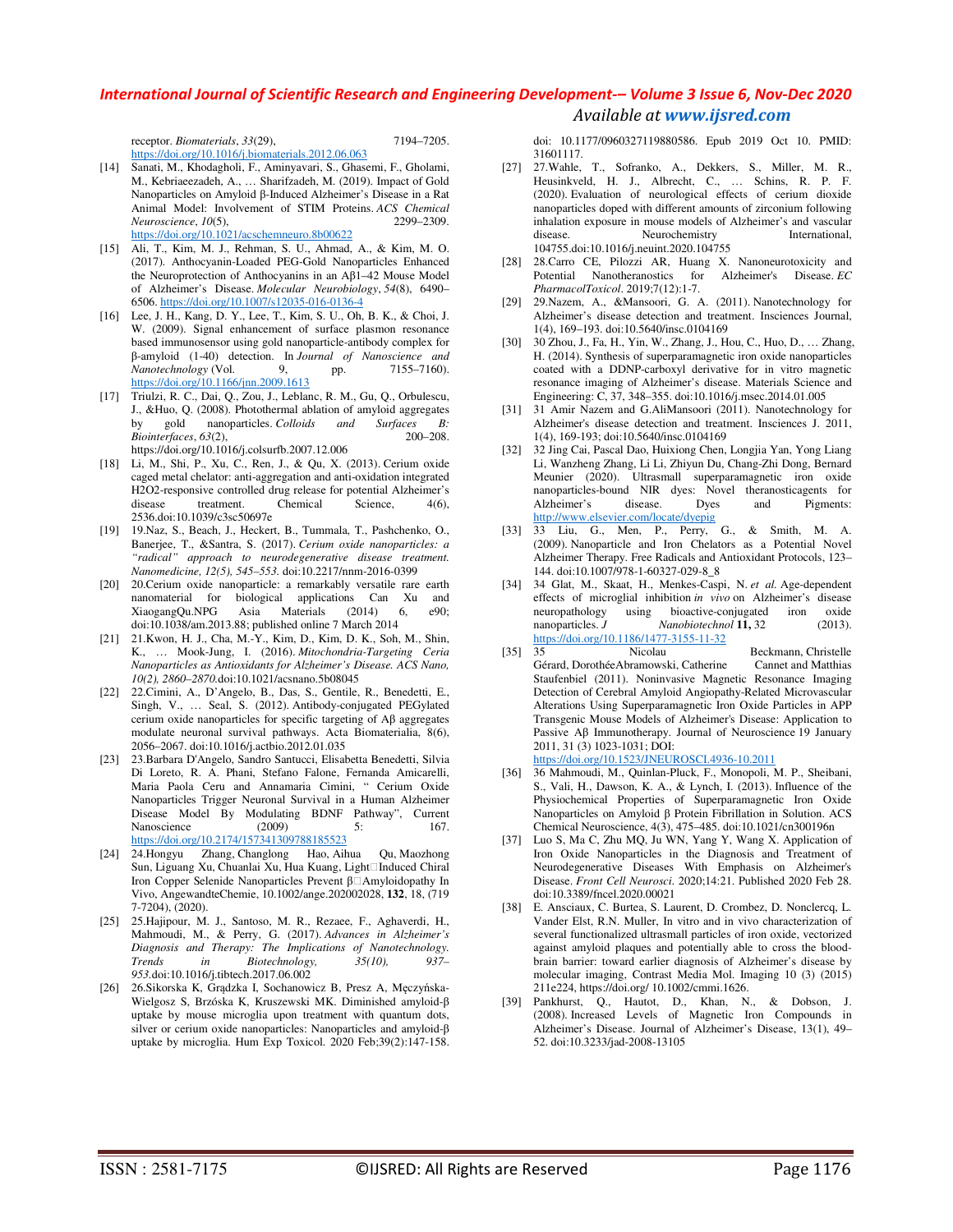- [40] Liu, G., Men, P., Harris, P. L. R., Rolston, R. K., Perry, G., & Smith, M. A. (2006). Nanoparticle iron chelators: A new therapeutic approach in Alzheimer disease and other neurologic disorders associated with trace metal imbalance. Neuroscience Letters, 406(3), 189–193. doi:10.1016/j.neulet.2006.07.020
- [41] Plascencia-Villa, G., Ponce, A., Collingwood, J. *et al.* Highresolution analytical imaging and electron holography of magnetite particles in amyloid cores of Alzheimer's disease. *Sci Rep* **6,** 24873 (2016). https://doi.org/10.1038/srep24873
- [42] Mathew A, Fukuda T, Nagaoka Y, Hasumura T, Morimoto H, Yoshida Y, et al. (2012) Curcumin Loaded-PLGA Nanoparticles Conjugated with Tet-1 Peptide for Potential Use in Alzheimer's Disease. PLoS ONE 7(3): e32616.
- [43] Sánchez-López, E., Ettcheto, M., Egea, M.A. et al. Memantine loaded PLGA PEGylated nanoparticles for Alzheimer's disease: in vitro and in vivo characterization. J Nanobiotechnol 16, 32 (2018)
- [44] Dongdong Sun, Nuan Li, et al. (2016) Design of PLGAfunctionalized quercetin nanoparticles for potential use in Alzheimer's disease doi: 10.1016/j.colsurfb.2016.08.052
- [45] Mathew, A., Aravind, A., Brahatheeswaran, D. et al. Amyloid-Binding Aptamer Conjugated Curcumin–PLGA Nanoparticle for Potential Use in Alzheimer's Disease. BioNanoSci. 2, 83–93 (2012).
- [46] Meng Q, Wang A, Hua H, et al. Intranasal delivery of Huperzine A to the brain using lactoferrin-conjugated N-trimethylated chitosan surface-modified PLGA nanoparticles for treatment of Alzheimer's disease. Int J Nanomedicine. 2018;13:705-718. Published 2018 Feb 1. doi:10.2147/IJN.S151474
- [47] Joana A.Loureiroa, Bárbara Gomes, et al. (2016) Cellular uptake of PLGA nanoparticles targeted with anti-amyloid and anti-transferrin receptor antibodies for Alzheimer's disease treatment 10.1016/j.colsurfb.2016.04.041
- [48] Huang N, Lu S, Liu XG, Zhu J, Wang YJ, Liu RT. PLGA nanoparticles modified with a BBB-penetrating peptide codelivering Aβ generation inhibitor and curcumin attenuate memory deficits and neuropathology in Alzheimer's disease mice.Oncotarget. 2017;8(46):81001-81013. Published 2017 Sep 15. doi:10.18632/oncotarget.20944
- [49] Sethuraman Sathya, Boovaragamoorthy Gowri Manogari, KaliannanThamaraiselvi, SethuramanVaidevi, Kandasamy Ruckmani, Kasi Pandima Devi. (2020) **Phytol loaded PLGA nanoparticles ameliorate scopolamine-induced cognitive dysfunction by attenuating cholinesterase activity, oxidative stress and apoptosis in Wistar rat**. Nutritional Neuroscience 0:0, doi: 10.1080/21691401.2017.1391822
- [50] Tao Liu, Xidong Wu, Shaohua Chen, Peina Wu, Hong Han, Hongbin Zhang, Junzheng Li, Guanxue Li, Siyi Zhang. (2019) A cationic polymeric prodrug with chemotherapeutic selfsensibilization co-delivering MMP-9 shRNA plasmid for a combined therapy to nasopharyngeal carcinoma. Drug Delivery 26:1, doi: 10.1080/10717544.2018.1461955
- [51] Seong Gak Jeon MS, Moon-Yong Cha PhD, et al. (2019) Vitamin D-binding protein-loaded PLGA nanoparticles suppress Alzheimer's disease-related pathology in 5XFAD mice, doi: 10.1016/j.nano.2019.02.004
- [52] G.Mittal, H.Carswell, R.Brett, S.Currie, M.N.V. RaviKumar (2011) Development and evaluation of polymer nanoparticles for oral delivery of estradiol to rat brain in a model of Alzheimer's pathology, doi:10.1016/j.jconrel.2010.11.013
- [53] Sethuraman Sathya, Balakrishnan Shanmuganathan, et al. (2020) Phytol loaded PLGA nanoparticles regulate the expression of Alzheimer's related genes and neuronal apoptosis against amyloidβ induced toxicity in Neuro-2a cells and transgenic Caenorhabditis elegans, doi: 10.1016/j.fct.2019.110962
- [54] Mustafa Nazıroğlu, Salina Muhamad & Laszlo Pecze (2017) Nanoparticles as potential clinical therapeutic agents in Alzheimer's disease: focus on selenium nanoparticles, Expert

#### Review of Clinical Pharmacology, 10:7, 773- 782, DOI: 10.1080/17512433.2017.1324781

- [55] Xuqiang Liu, Xinhua Qu, Chuanlong Wu, ZanjingZhai, Bo Tian, Haowei Li, Zhengxiao Ouyang, Xinchen Xu, Wengang Wang, Qiming Fan, Tingting Tang, An Qin, Kerong Dai, Corrigendum to "The effect of enoxacin on osteoclastogenesis and reduction of titanium particle-induced osteolysis via suppression of JNK signaling pathway" [Biomaterials 35 (2014) 5721–5730]
- [56] . XinlongHuo, Yongqiang Zhang, XinchunJin, Yongang Li, Li Zhang. A novel synthesis of selenium nanoparticles encapsulated PLGA nanospheres with curcumin molecules for the inhibition of amyloid β aggregation in Alzheimer's disease. Journal of Photochemistry and Photobiology B: Biology,Volume 190, https://doi.org/10.1016/j.jphotobiol.2018.11.008.
- [57] Tiantian Yin, Licong Yang, Yanan Liu, Xianbo Zhou, Jing Sun, Jie Liu. Sialic acid (SA)-modified selenium nanoparticles coated with a high blood–brain barrier permeability peptide-B6 peptide for potential use in Alzheimer's disease, Acta Biomaterialia, Volume 25. https://doi.org/10.1016/j.actbio.2015.06.035.
- [58] 58.S. Salloway, R. Sperling, N.C. Fox, K. Blennow, W. Klunk, M. Raskind, M. Sabbagh, L.S. Honig, A.P. Porsteinsson, S. Ferris, M. Reichert, N. Ketter, B. Nejadnik, V. Guenzler, M. Miloslavsky, D. Wang, Y. Lu, J. Lull, I.C. Tudor, E.C. Liu, M. Grundman, E. Yuen, R. Black, H.R. Brashear, B. Clinical**Two phase 3 trials of Bapineuzumab in mild-to-moderate Alzheimer's disease**
- [59] V. Coric, S. Salloway, C.H. vanDyck, B. Dubois, N. Andreasen, M. Brody, C. Curtis, H. Soininen, S. Thein, T. Shiovitz, G. Pilcher, S. Ferris, S. Colby, W. Kerselaers, R. Dockens, H. Soares, S. Kaplita, F. Luo, C. Pachai, L. Bracoud, M. Mintun, J.D. Grill, K. Marek, J. Seibyl, J.M. Cedarbaum, C. Albright, H.H. Feldman, R.M. Berman **Targeting prodromal Alzheimer disease with Avagacestat A randomized clinical trial**
- [60] S. strowitzki, R.A. Lasser, E. Dorflinger, P. Scheltens, F. Barkhof, T. Nikolcheva, E. Ashford, S. Retout, C. Hofmann, P. Delmar, G. Klein, M. Andjelkovic, B. Dubois, M. Boada, K. Blennow, L. Sant arelli, P. Fontoura, S.R. Investigators**A phase III randomized trial of gantenerumab in prodromal Alzheimer's disease**

[61]

- [62] M.F. Egan, J. Kost, P.N. Tariot, P.S. Aisen, J.L. Cummings, B. Vel las, C. Sur, Y. Mukai, T. Voss, C. Furtek, E. Mahoney, L.H. Mozle y, R. Vandenberghe, Y. Mo, D. Michelson**Randomized trial of Verubecestat for mild-to-moderate Alzheimer's disease**
- [63] Atri, L. Frölich, C. Ballard, P.N. Tariot, J.L. Molinuevo, N. Boneva , K. Windfeld, L.L. Raket, J.L. CummingsEffect of Idalopirdine as adjunct to cholinesterase inhibitors on change in cognition in patients with Alzheimer disease three randomized clinical trials
- [64] Y.H. Deng, N.N. Wang, Z.X. Zou, L. Zhang, K.P. Xu, A.F. Chen, D.S. Cao, G.S. TanMulti-target screening and experimental validation of natural products from Selaginella Plants against Alzheimer's Disease
- [65] Kalyanaraman B, Darley-Usmar V, Davies KJ, et al. Measuring reactive oxygen and nitrogen species with fluorescent probes: challenges and limitations. *Free RadicBiol Med*. 2012;52(1):1-6. doi:10.1016/j.freeradbiomed.2011.09.030
- [66] Zmijewski JW, Moellering DR, Le Goffe C, Landar A, Ramachandran A, Darley-Usmar VM. Oxidized LDL induces mitochondrially associated reactive oxygen/nitrogen species formation in endothelial cells. Am J Physiol Heart Circ Physiol. 2005 Aug;289(2):H852-61. doi: 10.1152/ajpheart.00015.2005. Epub 2005 Apr 1. PMID: 15805232.
- [67] Luo S, Ma C, Zhu MQ, Ju WN, Yang Y, Wang X. Application of Iron Oxide Nanoparticles in the Diagnosis and Treatment of Neurodegenerative Diseases With Emphasis on Alzheimer's Disease. *Front Cell Neurosci*. 2020;14:21. Published 2020 Feb 28. doi:10.3389/fncel.2020.00021
- [68] Amiri H, Saeidi K, Borhani P, et al. Alzheimer's disease: pathophysiology and applications of magnetic nanoparticles as